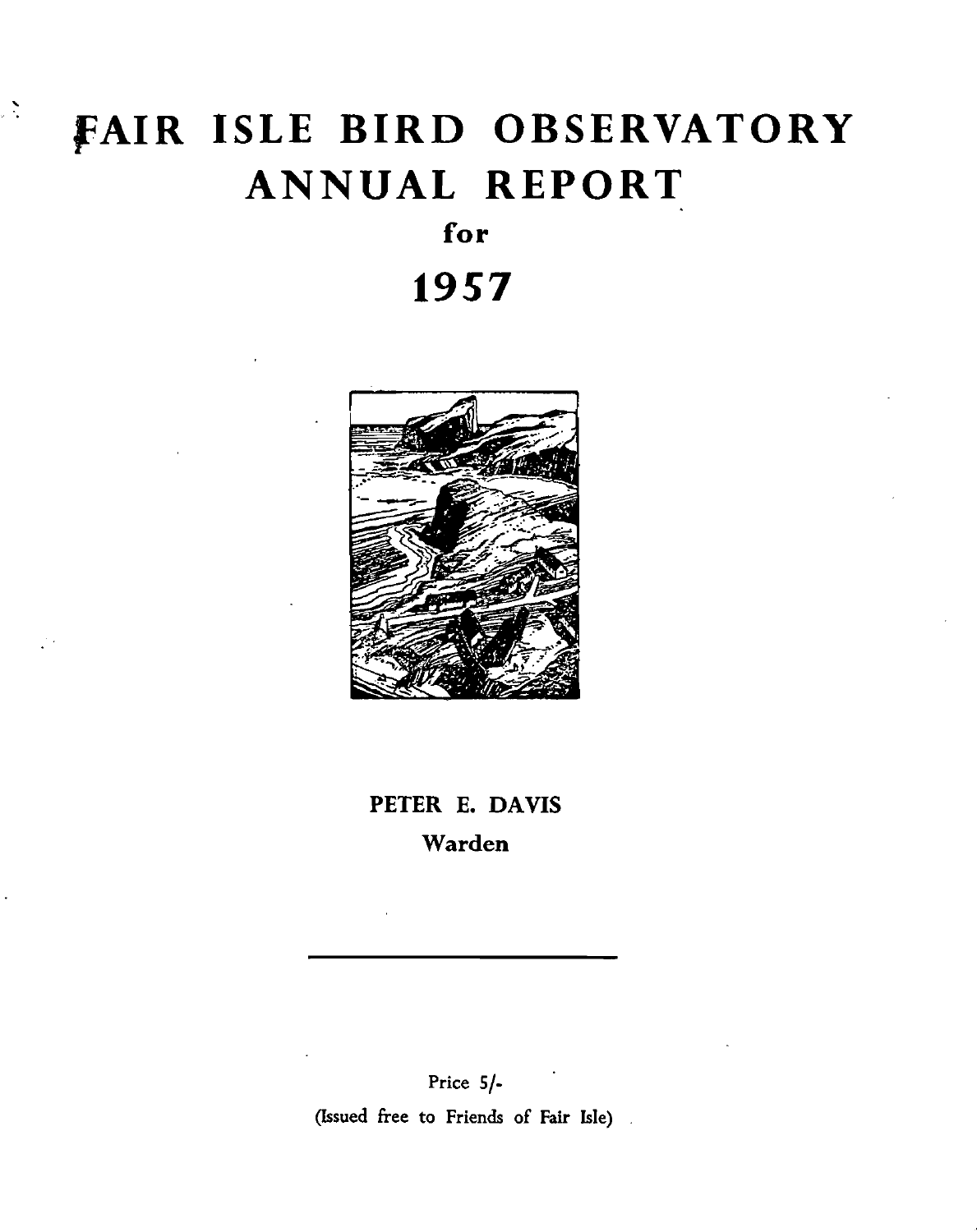# **FAIR ISLE BIRD OBSERVATORY TRUST**

### *Trustees:*

Dr JAMES W. CAMPBELL Dr JOHN BERRY Mr A. G. S. BRYSON Dr F. FRASER DARLING Mr IAMES FISHER Col. W. M. LOGAN HOME Cmdr. G. HUGHEs-ONSLOW, R.N. Mr G. THEO KAY

 $\sum_{\substack{p_1,\ldots,p_k\in\mathbb{N}^k\\(p_1,\ldots,p_k)=1}}\sum_{\substack{p_1,\ldots,p_k\in\mathbb{N}^k\\(p_1,\ldots,p_k)=1}}\frac{1}{p_1^{\frac{k}{k}}}\sum_{\substack{p_1,\ldots,p_k\in\mathbb{N}^k\\(p_1,\ldots,p_k)=1}}\frac{1}{p_1^{\frac{k}{k}}}\sum_{\substack{p_1,\ldots,p_k\in\mathbb{N}^k\\(p_1,\ldots,p_k)=1}}\frac{1}{p_1^{\frac{k}{k}}}\sum_{\substack{p_1,\ldots,p_k\in\mathbb{N}$ 

Professor M. F. M. MEIKLE]OHN Col. R. MEINERTZHAGEN Mr E. M. NICHOLSON Professor JAMES RITCHIE Mr PETER SCOTT Dr A. C. STEPHEN Sir A. LANDSBOROUGH THOMSON Professor V. C. WYNNE-EDWARDS

*Chairman:-Mr* ARTHUR B. DUNcAN

*Hon. Secretary:*---Mr GEORGE WATERSTON, 5 Charlotte Square, Edinburgh, 2. *Hon. Treasurer:-Mr* IAN R. PITMAN, 48 Castle Street, Edinburgh, 2.

> *Warden:-Mr* PETER E. DAVIS Fair Isle Bird Observatory, Fair Isle; Shetland (Tel: Fair Isle 8)

*Sol£citors:-J.* & F. ANDERSON, W.S., 48 Castle Street, Edinburgh, 2. *Auditors:-LINDSAY,* JAMIESON AND HALDANE, C.A., St. Andrew Square, Edinburgh, 2.

Bankers:-THE BANK OF SCOTLAND, 64 George Street, Edinburgh, 2.

Annual Subscription (" Friend of Fair Isle ") **Cone Guinea** 

Please support by Donation or Legacy

#### **The Fair Isle Bird Observatory Endowment Fund**

With the generous help of the Pilgrim Trust, the Observatory Trustees have established an Endowment Fund for Ornithology and Bird Preservation in Scotland. The objects are:—To establish the Fair Isle Bird Observatory on a permanent financial basis; to extend Fair Isle research methods to other stations in Scotland; and finally to develop Bird Sanctuaries and Bird Preservation in general.

Capital subscribed to the Fund will be held as a permanent Endowment Fund by the Trustees and cannot be spent. Income from the Fund will be carefully used by the Bird Observatory Executive Committee in keeping with the above objects.

Please write to the Hon. Secretary for particulars.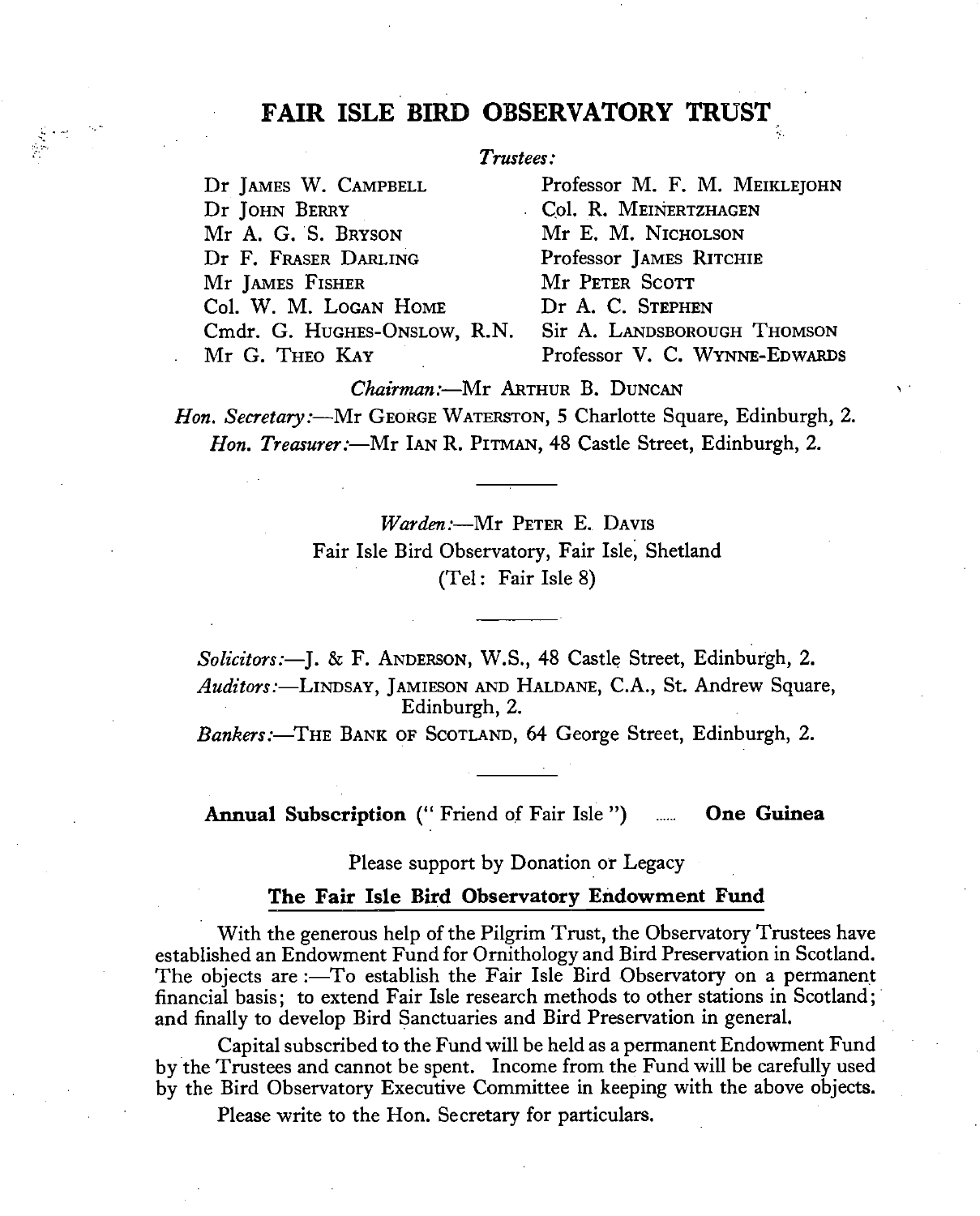The year dealt with in this report is one of outstanding interest and achievement, but I should like before dealing with this year's progress to correct a statement in last year's Annual Report which might give rise to misapprehension. In the minutes of. the Ninth A.G.M. of Trustees I was reported as stating that the upkeep of' the Hostel was "more the province of the National Trust for Scotland, the owners of the island." This might give a wrong impression. The Hostel is and always has been, run by the Bird Observatory<br>Trust. What I intended to convey was that the Hostel as What I intended to convey was that the Hostel, as such, played a great part in the life of the island and was of material assistance to the National Trust for Scotland in this great endeavour to help the islanders.

This report covers the first year of Mr. and Mrs. Peter Davis's residence on Fair Isle and shows that the confidence with which we anticipated their coming to Fair Isle was in no way mi splaced.

A glance at the account s shows that the steps that the Trustees took have greatly improved the financial position. and I feel more confident than ever before in appealing for your continued support, in the certainty that the improvement of our financial affairs which has been apparent this year, due in overwhelming measure to the careful husbandry of Mr. and Mrs. Davis, will continue and put our enterprise finally on a sound basis.

Ornithologically too, this year has been of outstanding interest in the number of rarities that have visited the island. Here, of course we are more or less dependent. Here, of course we are more or less dependent on the weather conditions prevailing over Europe during the periods of' migration, and 1957 will probably long be remembered for the favourable combinations of weather leading a large number of Eastern European birds to Fair Isle.

The long term study of the Arctic Skua colony brings forth fresh interesting and important information each year, and I cannot stress too much the cumulative importance of' this work and the essential need for continuity.

Once again I would commend this enterprise to your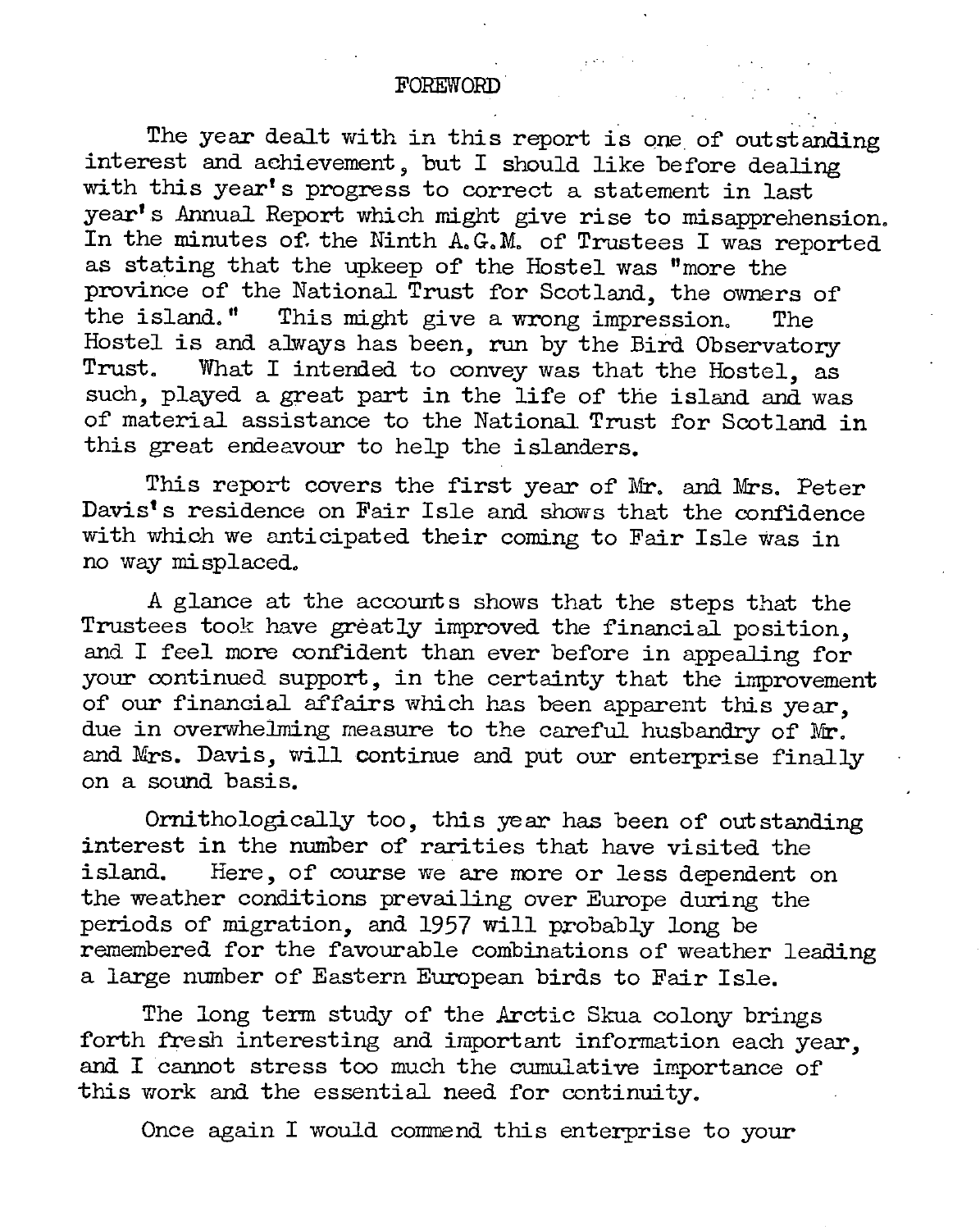continuing support, both for the value of the scientific achievement which is great, and for the contribution it makes to the widening life of a remote Scottish community which contribution is vital.

> ARTHUR B. DUNCAN, Chairman.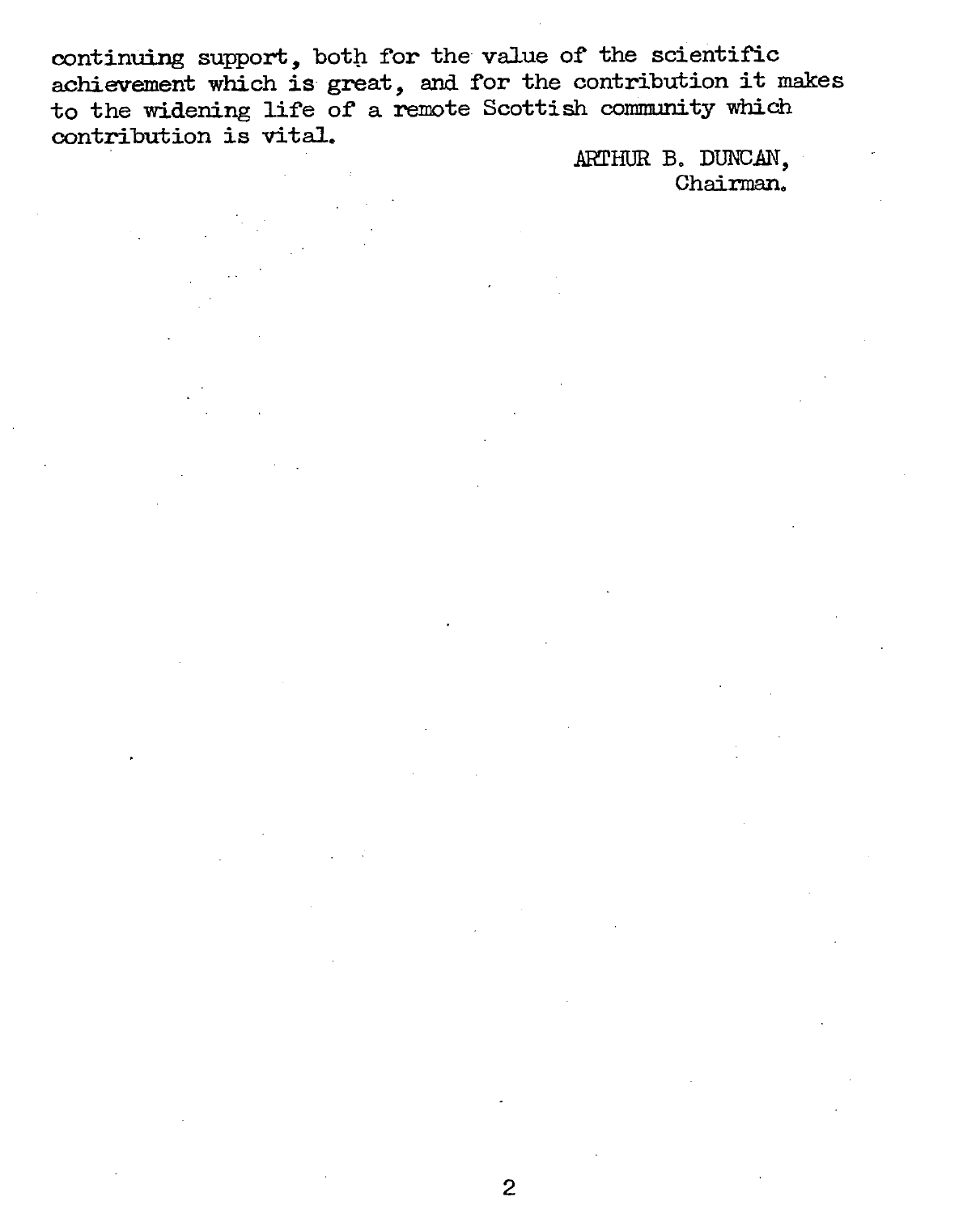### TENTH ANNUAL GENERAL MEETING OF TRUSTEES

The Tenth Annual General Meeting of the Fair Isle Bird. Observatory Trustees was held in the Board Room of The National Trust for Scotland, 5, Charlotte Square, Edinburgh, 2, on Thursday, 23rd January, 1958, at 5 p. m.

Present: Mr. Arthur B. Duncan in the Chair; Mr. A. G.S. Bryson; Dr. Frank Fraser Darling; Professor M.F.M. Meiklejohn; Col. R. Meinertzhagen; Mr. E.M. Nicholson; Mr. Ian R. Pitman; Professor James Ritchie; Dr. A.C. Stephen; Mr. Geo. Waterston; and Professor V.C. Wynne-Edwards. Mr. and Mrs. Peter Davis were in attendance.

Apologies: Apologies for absence were intimated from Dr. John Berry; Dr. J.W. Campbell; Mr. James Fisher; Cmdr. G. Hughes-Onslow; Col. W.M. Logan Home; Mr. G.T. Kay: Mr. Peter Scott; and Sir Landsborough Thomson.

Minutes: The Minutes of the Ninth Annual General Meeting of Trustees, having been circulated, were taken as read. They were approved and signed.

Office-bearers: On the motion of Mr. E.M. Nicholson. seconded by Mr. A.G.S. Bryson, the Office-bearers were unanimously re-elected for  $1958$ ; viz. Chairman - Mr. A. B. Duncan: Hon. Secretary - Mr. George Waterston; and Hon.  $T$ reasurer - Mr. Ian R. Pitman.

Mr. Kenneth Williamson: The Chairman expressed the pleasure of the meeting on the appointment of our late Director - Mr. Kenneth Williamson, as Migration Research Officer to the British Trust for Ornithology. He stated that Mr. Williamson He stated that Mr. Williamson would shortly be' moving to Oxford and would be relinquishing 17, India Street, Edinburgh.

Warden's Report: Mr. Peter Davis, who was welcomed to the Meeting by the Chairman, then gave his Report on the past Session. (See pps.  $12 - 31$ )

Treasurer's Report: Mr. Ian R. Pitman submitted the Accounts for the Year 1957. (See pps.  $5 - 11$ ).

Chairman's Report: In commenting on the Warden's Report and the Hon. Treasurer's Report, Mr. Arthur B. Duncan expressed the pleasure of all the Trustees at the splendid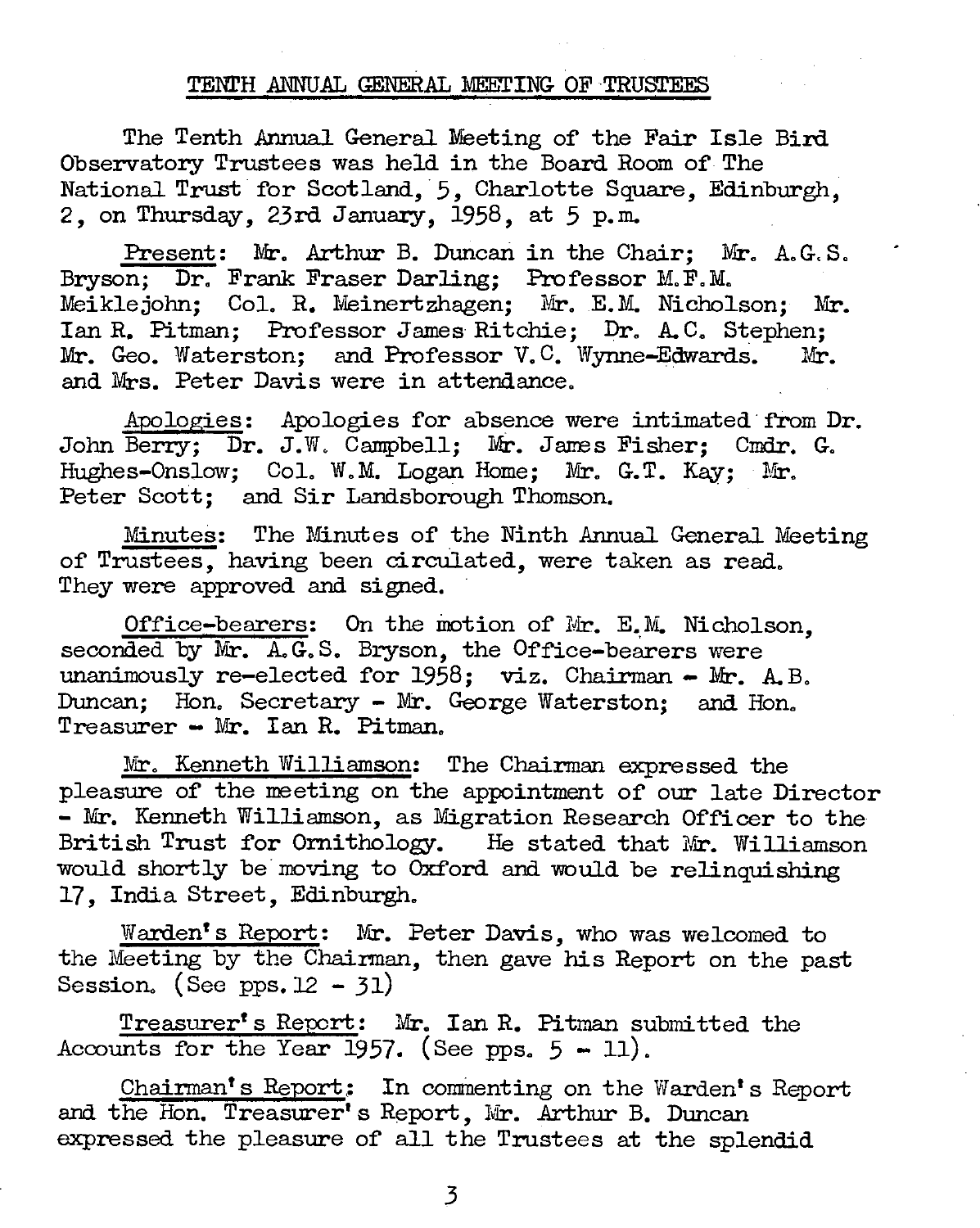start made by Mr. and Mrs. Peter Davis. He congratulated them both not only on the economical way in which they had operated the Hostel, but also on the progress made in scientific work on the island.

Proposals for 1958: Mr. Davis thanked the Trustees for the way in which they had received his first Report and expressed the hope that the Hostel would once again show a profit in 1958. The Trustees agreed that the existing arrangements should be continued.

The Warden drew attention to the bad state of the waterpipes from the reservoir to the Hostel and stated that we would soon have to face up to a complete renewal. It was resolved that an estimate should be obtained for renewing the pipes with alcathene piping. Attention was also drawn to the state of the diesel generator supplying electricity for the Hostel. This required a new crank-shaft. As the existing generator is unnecessarily powerful and uneconomical to run, it was resolved that the Warden should make enquiries about purchasing second-hand more economical engine as soon as possible.

4

The Meeting terminated at 6.30 p.m.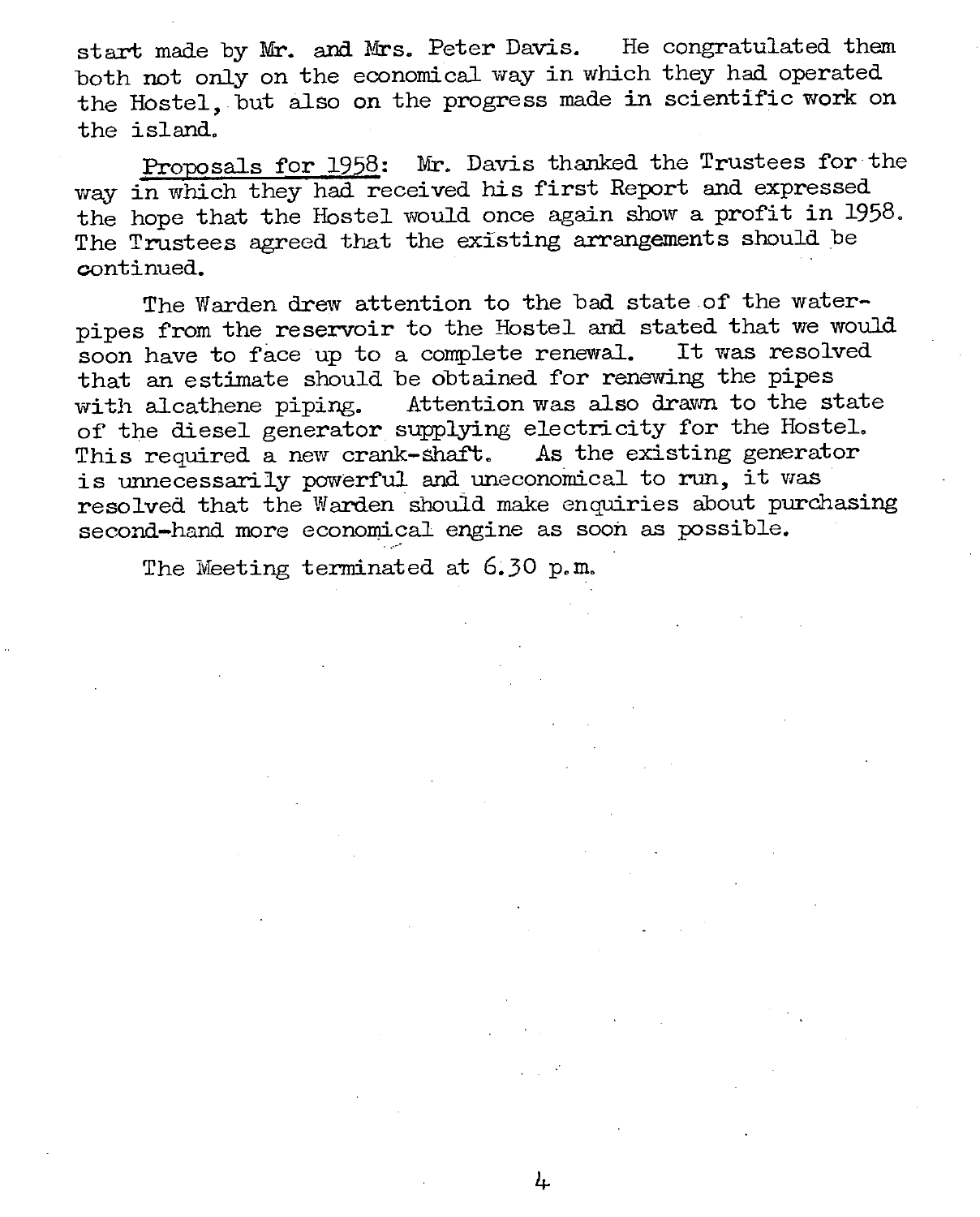### TREASURER t S REPORT

Having painted rather a gloomy picture in my Report for the years. 1955 and 1956, I' am very glad this year to be able to say that the drastic steps taken early in 1957 to reduce expenditure and at the same time encourage visitors to the Fair Isle Hostel have proved extremely successf'ul - as you will see both from a study of the Accounts and from the Warden's Report.

The Accounts speak for themselves. In the Hostel Account a loss for 1956 of £589 has been converted into a profit of £383. In the Trust Revenue Account whereas the loss for 1956 was £1.143, that for 1957 has been reduced to £130. We can. was  $£1,143$ , that for 1957 has been reduced to £130. I think, therefore hope, provided there is no great falling off in the number of subscriptions from Friends of Fair Isle, to break even, or even show a small profit for 1958.

The main credit for this improvement lies with Mr. and Mrs. Peter Davis and their assistants, since practically the whole of the improvement sterns from the improved Hostel figures. We owe them a very great debt of gratitude for their hard work and. enthusiasm.

Apart from the Hostel, we have tried to cut expenditure to the minimum consistent with continued publication of Bulletins, and there are no particularly outstanding figures to comment on. There is, however, one disturbing factor. If you look at the Trust Revenue Account and add together the figures received for subscriptions and for Income Tax recovered, you will see that income from these two sources has dropped for 1957 by £118 which is very nearly the equivalent of the loss for the year. This trend could be serious if it were to continue, since subscriptions and Tax recovered under Deeds of Covenant form our main source of income. Can I therefore once again appeal to all of you not only to continue your *ovm* subscriptions, preferably by Covenant, but to encourage others to support the Observatory? I think that we have shown by our efforts this year that the Trust is worth support and that it can be made to pay its way, provided that the membership does not drop any further.

Finally, I would like once more to draw the attention of all who read this to the existence and the importance of the Endowment Fund which was started in 1956 and details of which

5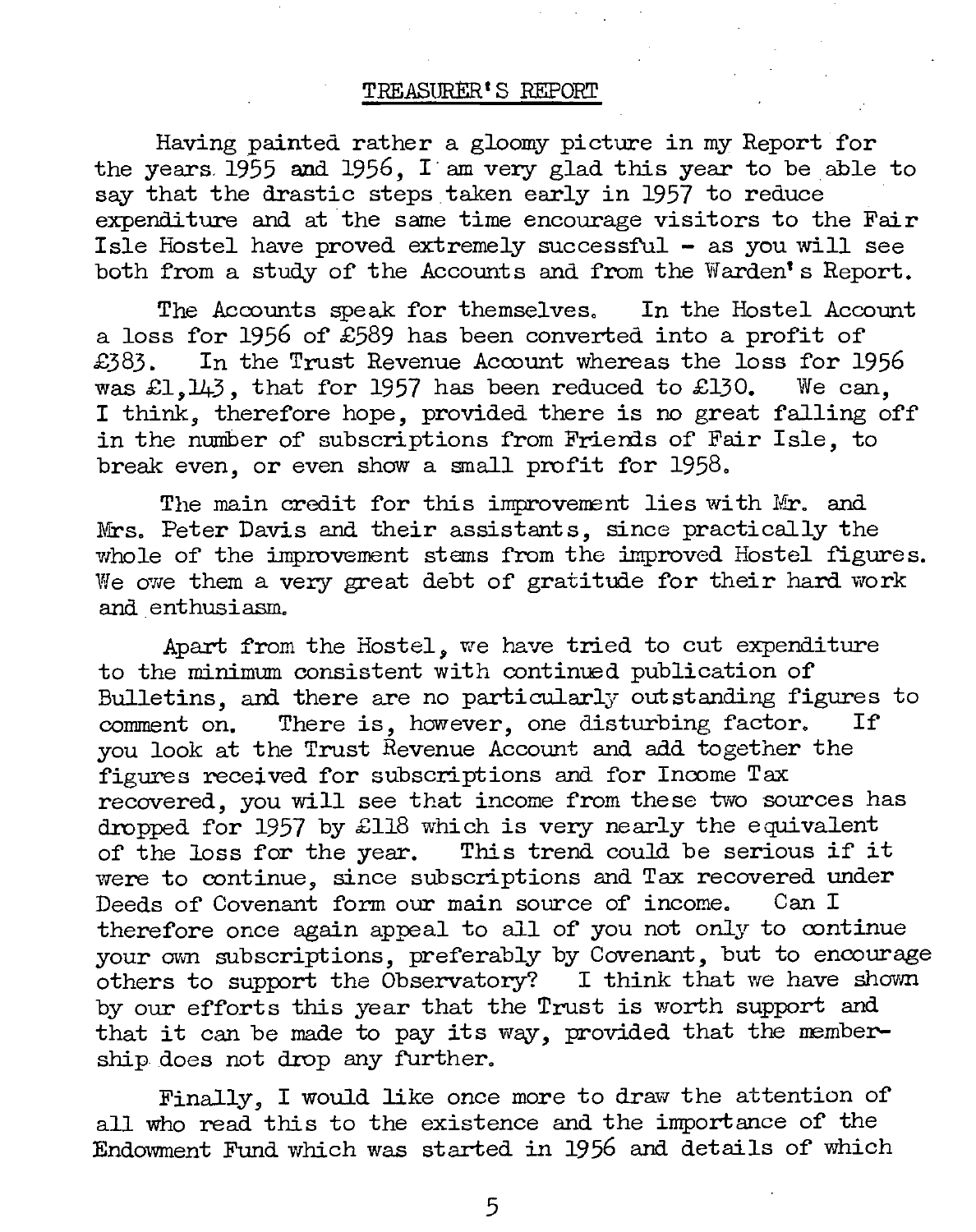you will find in the Accounts. The capital of the Fund is held by the Bank of Scotland as Trustees for the benefit of<br>bird preservation and ornithology in Scotland. It is a bird preservation and ornithology in Scotland. permanent Fund and the capital cannot be encroached on, the income alone being payable to the Fair Isle Trustees. If this Fund could be materially increased, not only would it safeguard the future of the Observatory Trust, but would enable the Trustees to utilise any surplus incone for the benefit of Scottish ornithology in general. Donations or legacies should be made in favour of the Fair Isle Endowment Trust either through myself as Treasurer or direct to the Bank of Scotland.

> IAN R. PITMAN, Hon. Treasurer.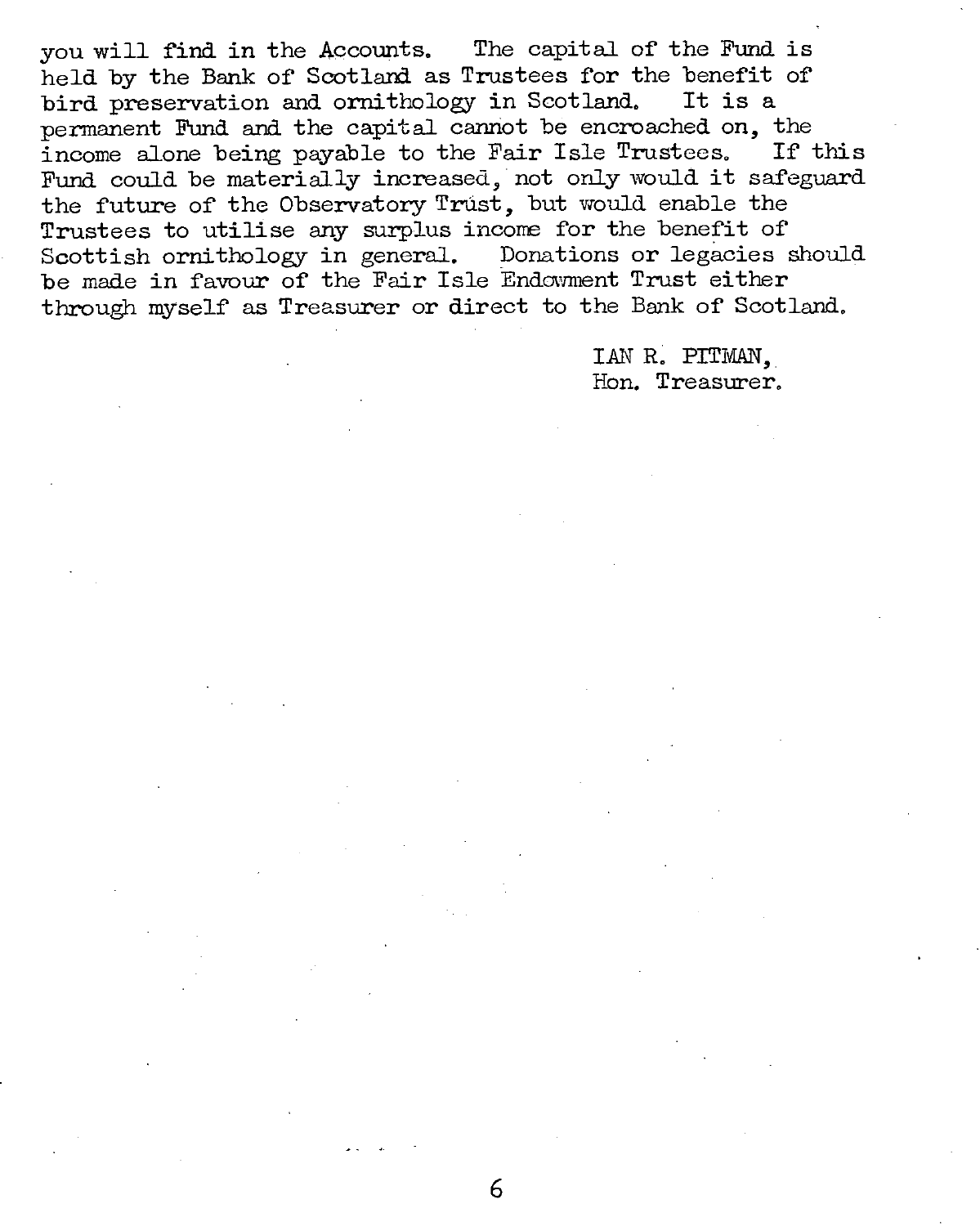# FAIR ISLE BIRD OBSERVATORY TRUST

Year to 31st December 1957

 $\frac{1}{2}$  ,

HOSTEL REVENUE ACCOUNT  $\mathbf{L}_{\mathbf{r}}$ 

| Expenditure:                                                                                                                                                                                    | <u> 1956</u>                                                                 | <u> 1957</u>                                                                                        |
|-------------------------------------------------------------------------------------------------------------------------------------------------------------------------------------------------|------------------------------------------------------------------------------|-----------------------------------------------------------------------------------------------------|
| To Stores at 31st December 1956<br>" Foodstuffs, Supplies, etc.<br>" Telephone<br>" Wages and National Insurance<br>" Sundry Payments<br>" Insurance of Huts<br>" Profit at 31st December, 1957 | £<br>$58. -  -.$<br>972.2.7.<br>25.12.9.<br>317.6.1<br>81.5.4.<br>$68.10. -$ | $58. -  -$<br>£<br>654.15.9.<br>24. 5.11.<br>128. 9.10.<br>$26.14.$ $-$<br>$68.10. -$<br>383. 1. 5. |
|                                                                                                                                                                                                 | £ 1,522.16. 9d                                                               | £ 1,343.16.11d                                                                                      |
| Income:                                                                                                                                                                                         |                                                                              |                                                                                                     |
| By Board and Booking Fees<br>" Miscellaneous Receipts<br>" Stores as at 31st December, 1957<br>" Loss at 31st December, 1956                                                                    | £ $870.8. -$<br>5.7.1<br>$58. - -$<br>589. 1. 8.                             | £ 1,228. 7. $-$ .<br>20.9.11.<br>$95. - - -$                                                        |
|                                                                                                                                                                                                 | £ 1,522.16. 9d                                                               | £ $1,343.16.11d$                                                                                    |
|                                                                                                                                                                                                 |                                                                              |                                                                                                     |

 $\frac{1}{2} \frac{d^2 \mathbf{r}}{d\mathbf{r}} = \frac{1}{2} \frac{1}{2} \frac{d^2 \mathbf{r}}{d\mathbf{r}}$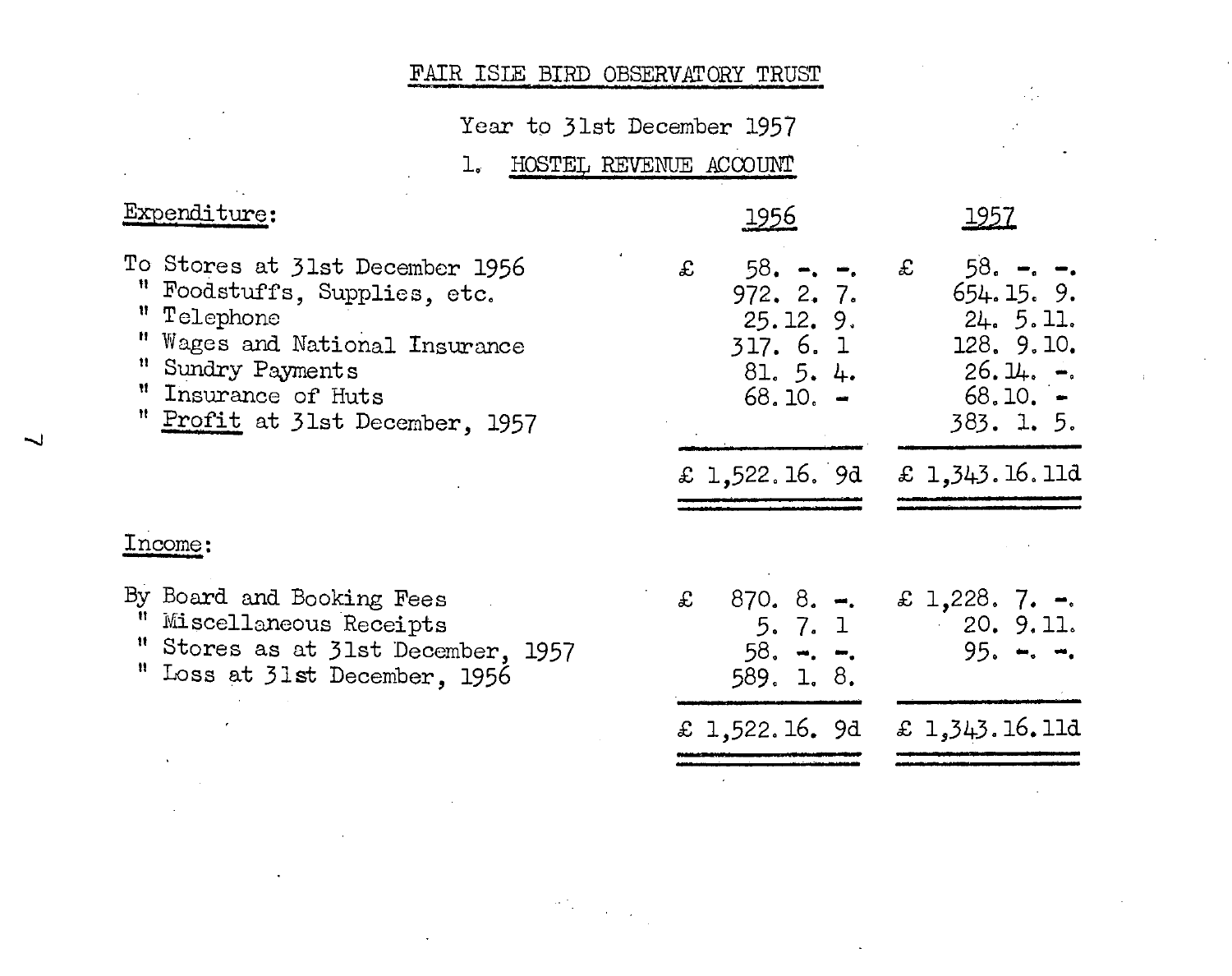#### TRUST REVENUE ACCOUNT  $2.$

| Expenditure:                                                                                                                                                                                                                                              | <u> 1956 </u>                                                                                                               | <u> 1957 </u>                                                                                                                                                                                                                                                                                                                                                                                                                                                      |
|-----------------------------------------------------------------------------------------------------------------------------------------------------------------------------------------------------------------------------------------------------------|-----------------------------------------------------------------------------------------------------------------------------|--------------------------------------------------------------------------------------------------------------------------------------------------------------------------------------------------------------------------------------------------------------------------------------------------------------------------------------------------------------------------------------------------------------------------------------------------------------------|
| To Wages and National Insurance<br>Less Private contributions                                                                                                                                                                                             | £ 1,205.12. $-$<br>$375. -  -$                                                                                              | £ 1,112. 1. 8.<br>250. <del>-</del> . <del>-</del> .                                                                                                                                                                                                                                                                                                                                                                                                               |
| " Rent, Rates, Taxes, Insurance, etc.<br>" Printing, Stationery, etc.<br>" Subscriptions<br>" Travelling Expenses<br>" Expenses of Administration<br>" Supplies<br>" Repairs and Renewals (Hostel)<br>" Freight and Carriage (Hostel)<br>" Loss on Hostel | £ 830.12. –<br>213.12.11<br>$297.4. -$<br>7.6.4.<br>150, 4, 9.<br>$70.7. -$<br>32.3.8.<br>99.12. -<br>37.14.7<br>589. 1. 8. | 862. 1. 8.<br>$\mathfrak{X}$<br>$175.15. -$<br>$-172.16.11.$<br>$3.1 -$<br>186.18.9<br>86. –. 4.<br>$\overline{a}$ , $\overline{a}$ , $\overline{a}$ , $\overline{a}$ , $\overline{a}$ , $\overline{a}$ , $\overline{a}$ , $\overline{a}$ , $\overline{a}$ , $\overline{a}$ , $\overline{a}$ , $\overline{a}$ , $\overline{a}$ , $\overline{a}$ , $\overline{a}$ , $\overline{a}$ , $\overline{a}$ , $\overline{a}$ , $\overline{a}$ , $\overline{a}$ ,<br>64.16.8 |
|                                                                                                                                                                                                                                                           |                                                                                                                             | £ 2,327.18.11d £ 1,551.10.4d                                                                                                                                                                                                                                                                                                                                                                                                                                       |
| Income:                                                                                                                                                                                                                                                   |                                                                                                                             |                                                                                                                                                                                                                                                                                                                                                                                                                                                                    |
| By Subscriptions, etc.<br>Ħ.<br>Income Tax recovered<br>" Interest on Savings Bonds<br>" Income from Endowment Funds<br>" Proceeds from David Stephen's Lecture<br>" Profit from Hostel<br><sup>1</sup> Donation<br>" Loss carried to Balance Sheet       | 713.7.6.<br>$\mathbf{f}$<br>$337.14. -$<br>11. 1. 6.<br>21.5.6.<br>$m_1 - m_2 - m_3$<br>100.11.11.<br>1, 143.18.6.          | 632.3.8.<br>£<br>300. 1. 8.<br>11. 1. 6.<br>74. 8. 9.<br>$19.15. -$<br>383.1.5.<br>130.18.4.                                                                                                                                                                                                                                                                                                                                                                       |
|                                                                                                                                                                                                                                                           |                                                                                                                             | £ 2,327.18.11d £ 1,551.10. 4d                                                                                                                                                                                                                                                                                                                                                                                                                                      |

 $\infty$ 

 $\ddot{\phantom{a}}$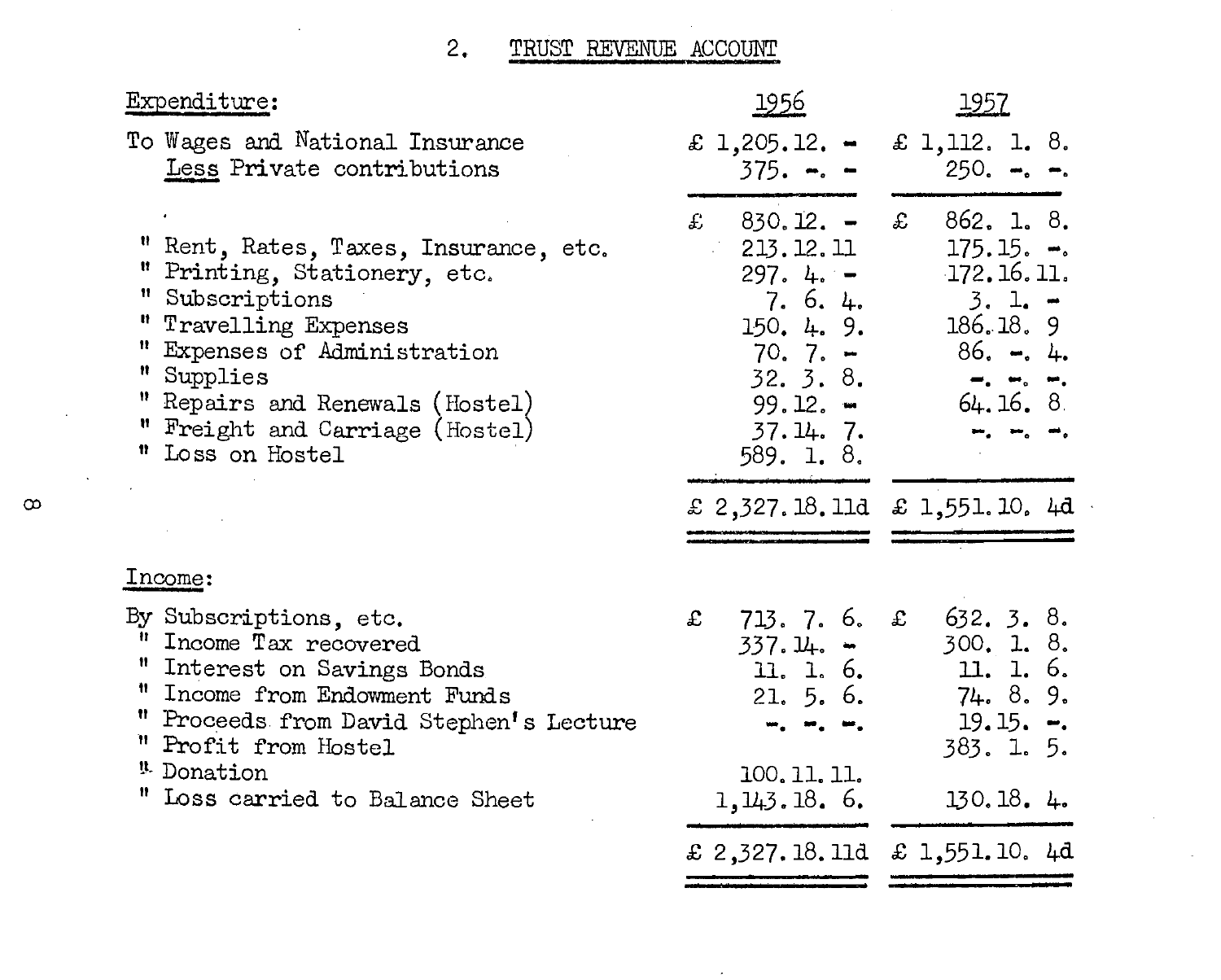#### $3.$ BALANCE SHEET

 $\overline{\phantom{a}}$ 

 $\mathcal{A}$ 

l.

# Liabilities:

 $\bar{a}$ 

| Capital Account - Balance per last Balance Sheet,<br>Add Grant received from National Trust                                                                                                                        |                                    | £ 323.15.<br>$1,000, -$               |                         | 4.                                |  |
|--------------------------------------------------------------------------------------------------------------------------------------------------------------------------------------------------------------------|------------------------------------|---------------------------------------|-------------------------|-----------------------------------|--|
| Less: Loss from Trust Revenue Account                                                                                                                                                                              |                                    | £ 1,323. 15. 4.                       | 130. 18. 4.             |                                   |  |
| Balance due to Messrs. J. & F. Anderson                                                                                                                                                                            |                                    | £ 1,192. 17. $-$ .<br>$1,558.$ 13. 5. |                         |                                   |  |
|                                                                                                                                                                                                                    |                                    |                                       | £ 2,751. 10. 5d         |                                   |  |
| Assets:                                                                                                                                                                                                            |                                    |                                       |                         |                                   |  |
| Buildings Traps, etc. as per last Balance Sheet<br>Furniture, Furnishings, etc., at Fair Isle per                                                                                                                  | £                                  | 350.                                  |                         |                                   |  |
| last Balance Sheet<br>Furniture, Furnishings, etc., at. 17, India Street,<br>as per last Balance Sheet<br>Scientific Equipment, etc. as per last Balance Sheet<br>Investment $\sim$ £642, 3% Savings Bonds 1960/70 |                                    | 600.<br>470.<br>196.                  | $\bullet$<br>619. 1. 3. | $\overline{a}$ , $\overline{a}$ , |  |
| Consumable Stores: Food Stuffs $\therefore$ 15. -. -.<br>Live Stock<br>Fuel                                                                                                                                        | 40. <del>-</del> . -.<br>$40. - -$ |                                       | 95.                     |                                   |  |
| Cash in Bank:<br>Trust Account<br>Hostel Account                                                                                                                                                                   | £ 30.10. 8.<br>$390.15 -$          |                                       |                         |                                   |  |
| Cash in hand                                                                                                                                                                                                       | £421, 5.8.<br>$-.3.6.$             |                                       | 421, 9.2.               |                                   |  |
| EDINBURGH;<br>Examined and found correct.<br>(Signed) Lindsay, Jamieson & Haldane, C.A.                                                                                                                            |                                    |                                       | £ 2,751. 10. 5d         |                                   |  |

 $\mathbf \omega$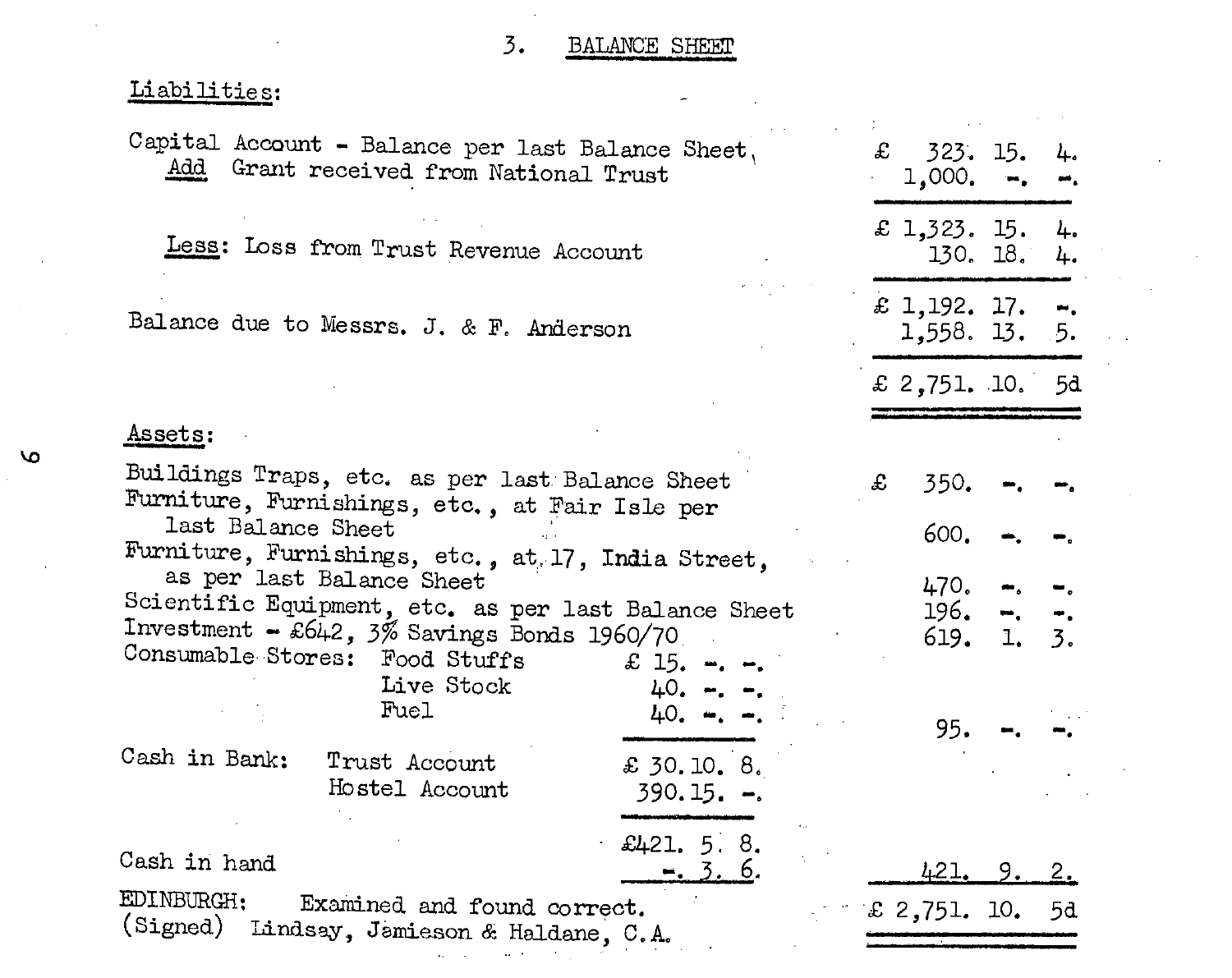# 4. ENDOWMENT FUND - Trustees, The Bank of Scotland

 $\sim$ 

 $\sim 10$ 

 $\ddot{\phantom{0}}$ 

| CAPITAL<br>ACCOUNT                                                                                                                                |                                            |                                                       |
|---------------------------------------------------------------------------------------------------------------------------------------------------|--------------------------------------------|-------------------------------------------------------|
|                                                                                                                                                   | 1956                                       | <u> 1957 </u>                                         |
| Balance brought forward<br>Donations received                                                                                                     | £.<br>$28. - -$                            | $£$ 289.14. 2.                                        |
|                                                                                                                                                   | £ 28. $-$ , $- d$                          | £ 289.14.2d                                           |
| Bank of Scotland Trustees Acceptance<br>Fees, etc.<br>Investment made: £60 Whitbread & Co. Ltd.,<br>"A" Ordinary Stock<br>Balance carried forward | £ 4. 1.10.<br>23.18.2.<br>£ 28. $-$ . $-d$ | £<br>259.4.6.<br>30.9.8.<br>$£$ 289.14. 2d            |
| ACCOUNT<br>REVENUE                                                                                                                                |                                            |                                                       |
| Balance brought forward<br>Net Income received<br>Income Tax recovered                                                                            | £.<br>$84. - - -$<br>$25.10. -.$           | $£ 39. - . - .$<br>87. 4. 3.<br>51. <del>-</del> . -. |
|                                                                                                                                                   | £109.10. -d                                | £ 177. 4. 3d                                          |
| Bank of Scotland Trustees Fees, etc.<br>Transferred to F.I.B.O. Trust<br>Balance of Income carried forward                                        | £ 24.15.6.<br>45.14.6.<br>$39. - - -$      | $\mathcal{L}$ 4. 3. -.<br>74. 8. 9.<br>98.12.6.       |
|                                                                                                                                                   | £109.10. $-d$                              | £ 177. 4. 3d                                          |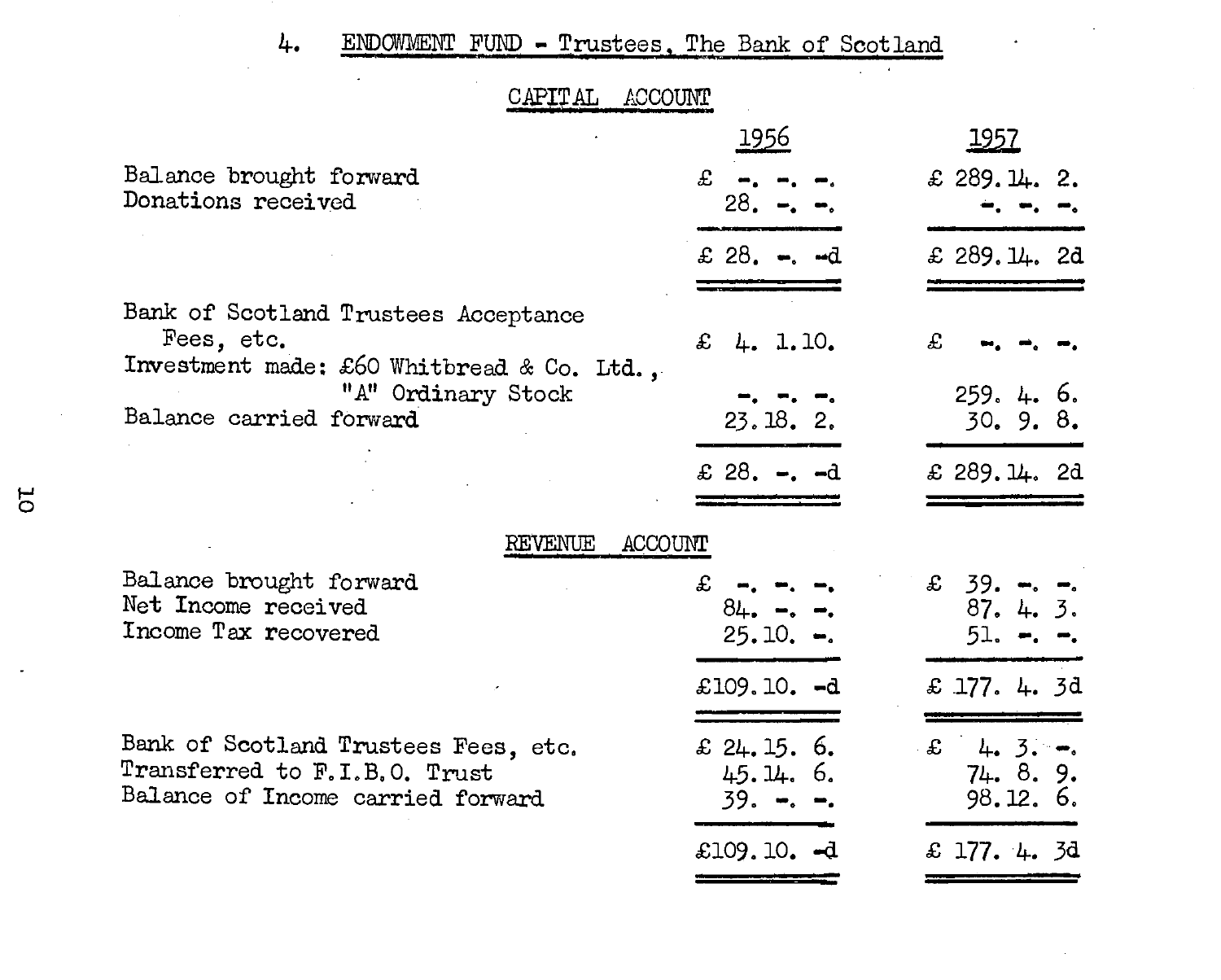#### ENDOWMENT FUND - Trustees, The Bank of Scotland L.,

| BALANCE | <b>SHEET</b> |  |
|---------|--------------|--|
|         |              |  |

Liabilities:

Surplus from Capital Account: Year 1955 Year 1956

Balance of Income on hand

| £ 3,925. | 5.  | ⊷. |
|----------|-----|----|
| 23.      | 18. | 2. |
| £ 3,949. | 3.  | 2. |
| 98.      | 12. | 6. |
| £ 4,047. | 15. | 82 |
|          |     |    |

Assets:

出

£4,300, 3% Savings Bonds 1960/70 £60 Whitbread & Co. Ltd., "A" Ordinary Stock<br>Balance due by Bank of Scotland: Capital Account Revenue Account

| £ 3,659.<br>259. | 9.<br>4.<br>30.9.<br>98. 12. | œ,<br>6.<br>8.<br>6. |
|------------------|------------------------------|----------------------|
| £ 4,047. 15.     |                              | 84                   |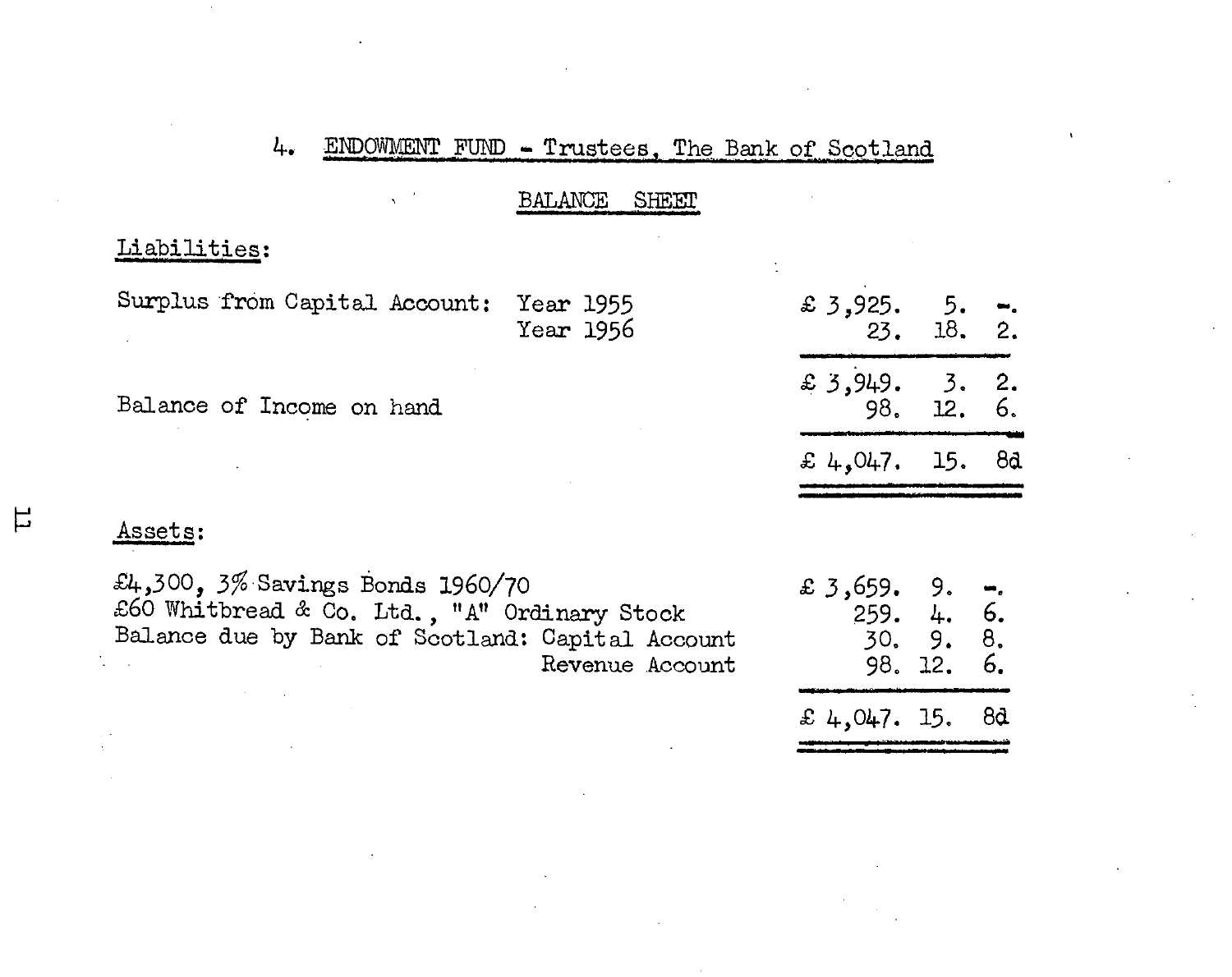## FAIR ISLE BIRD OBSERVATORY TRUST

ANNUAL REPORT OF THE WARDEN 1957

# General

The start of the 1957 season was delayed until May 1st, but observations continued until December 20th, a month later than usual. Between May 8th, when our first visitor arrived, and the departure of the last on November 13th, the hostel accommodated 139 different people for a total of  $197$  visitor-weeks. This was 39 weeks more than in the previous record season of 1954, and. 70 more than in 1956. July and August were the busiest months, with an average of eleven people each week, followed by June and September with nine, October with three, and May with two.

Various factors contributed to this very satisfactory improvement, among them the considerable amount of publicity given to the island in the national press in the early months of the year; the reduced charges; and lengthy visits by a number of Post Office engineers, which alone produced 25 visitor-weeks, besides a great deal of incidental entertainment!

The new measures necessary to ensure the economical running of the hostel went smoothly from the start, and several returning visitors confessed that their fears of the rigours of the new regime had proved quite unfounded! The light domestic chores devolving on visitors proved no hardship, and the general standard of material comfort in the hostel remains far higher than at any other island bird observatory in this country. Most people have welcomed the "Skokholm" system whereby the staff eat and relax in company with the visitors. Indeed, the only disadvantage of the system seemed to lie in the fact that the resident ornithologists had a greater share of domestic duties than was formerly the case!

In 1957, parties of undergraduate students from the Universities of Cambridge  $(7)$  and Leicester  $(10)$  came to carry out studies in botany, invertebrate zoology, and geology, and we greatly hope they have established a precedent for future years.

Visitors with non-ornithological interests included several botanists, a representative of the Ordnance Survey, and a member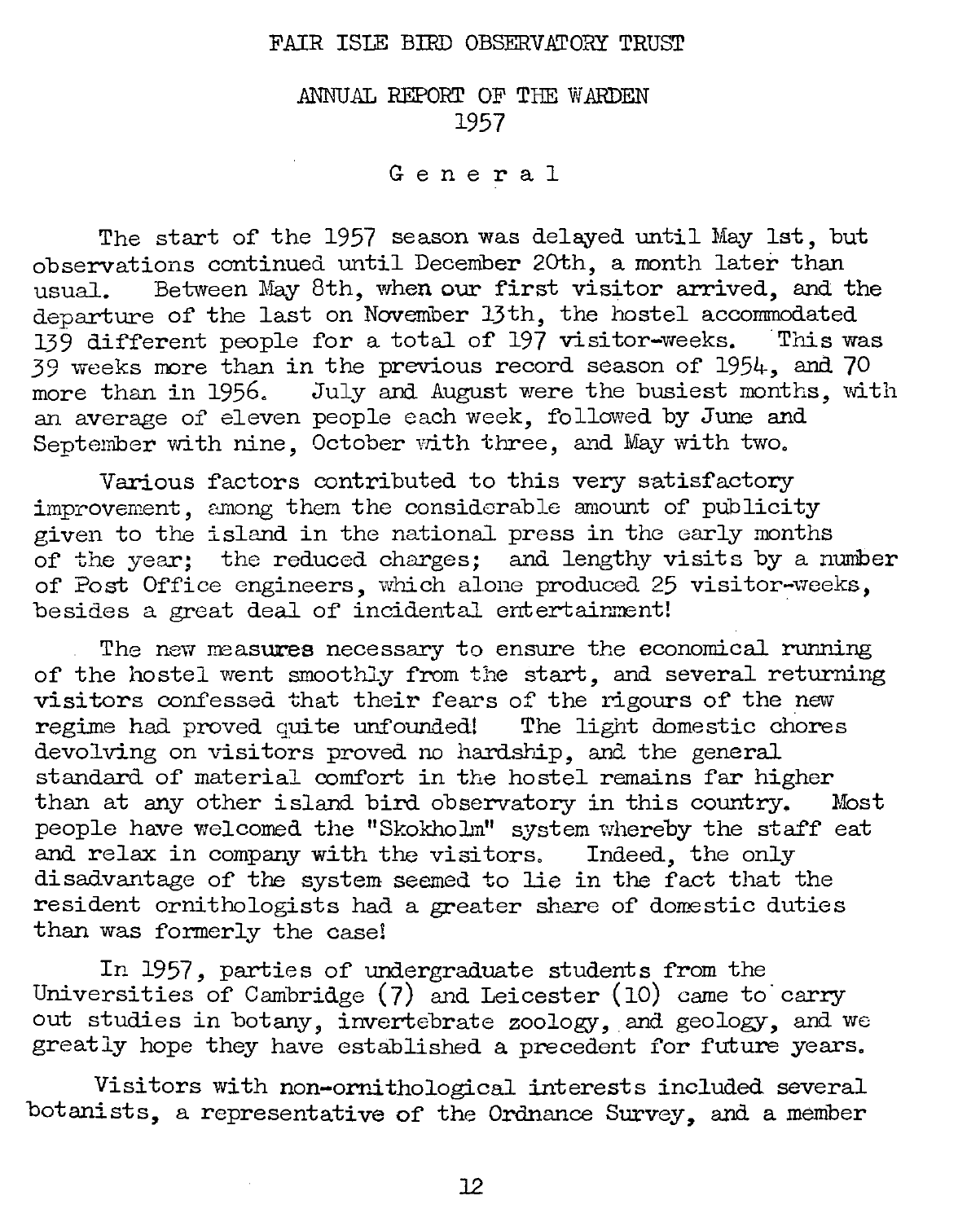of the Linguistic Survey for Scotland. In the Spring, Mr. C. Everest, and in the autumn Mr. and Mrs. J.C. Elder, were engaged in making a film of the isle for the National Trust for Scotland. From overseas, we had an American lady, a vo From overseas, we had an American lady, a young Swedish ornithologist, a Pakistani research student from the University Museum of Oxford, and three visitors on leave from Ghana.

Early in August, the island and the observatory were visited by Mr. John Maclay, Secretary of State for Scotland, and senior officials of the Scottish Home Office. Present and senior officials of the Scottish Home Office. to welcome them were the Earl of Wemyss and March, Chairman of the National Trust for Scotland, and Mr. George Waterston. Mr. Waterston returned for a holiday in September, in the company of Mr. George Fleming, a member of the Council of the National Trust.

Staff: We were exceptionally fortunate in having the services of Miss Pat Adams, who carried without apparent strain the burden of catering for up to twenty people, and who earned many bouquets for the results of her labours. She also took over some of my wife's work, particularly in the laundry,<br>during September, when our son was born at Lerwick. In Peter during September, when our son was born at Lerwick. Hope Jones we had the ideal Assistant Warden, thoroughly competent and hard-working.

The Island Community: The year was in several ways an eventful one for the islanders, and nearly all the developments point towards a better life in the future. There are now point towards a better life in the future. three more families resident than there were eighteen months ago; the re-opening of the Village Store has proved a great boon to everyone; several crofts now have a piped water-supply; and the reconstruction of' the Nurse's house provided extra income for many homes. In 1958, if the "credit squeeze" allows, we shall see the long-awaited extension to the North Haven pier well under way, and also the rebuilding of another house (Midway). The "Good Shepherd" is to commence twiceweekly sailings in May.

We at the Hostel owe a great debt of gratitude to the islanders not only for the warm personal reception accorded us, but for the many practical ways in which they helped us to get the Hostel on an even keel, financially, this season. Often lower prices were charged for island produce than could fairly have been asked, and in several cases such items as

l3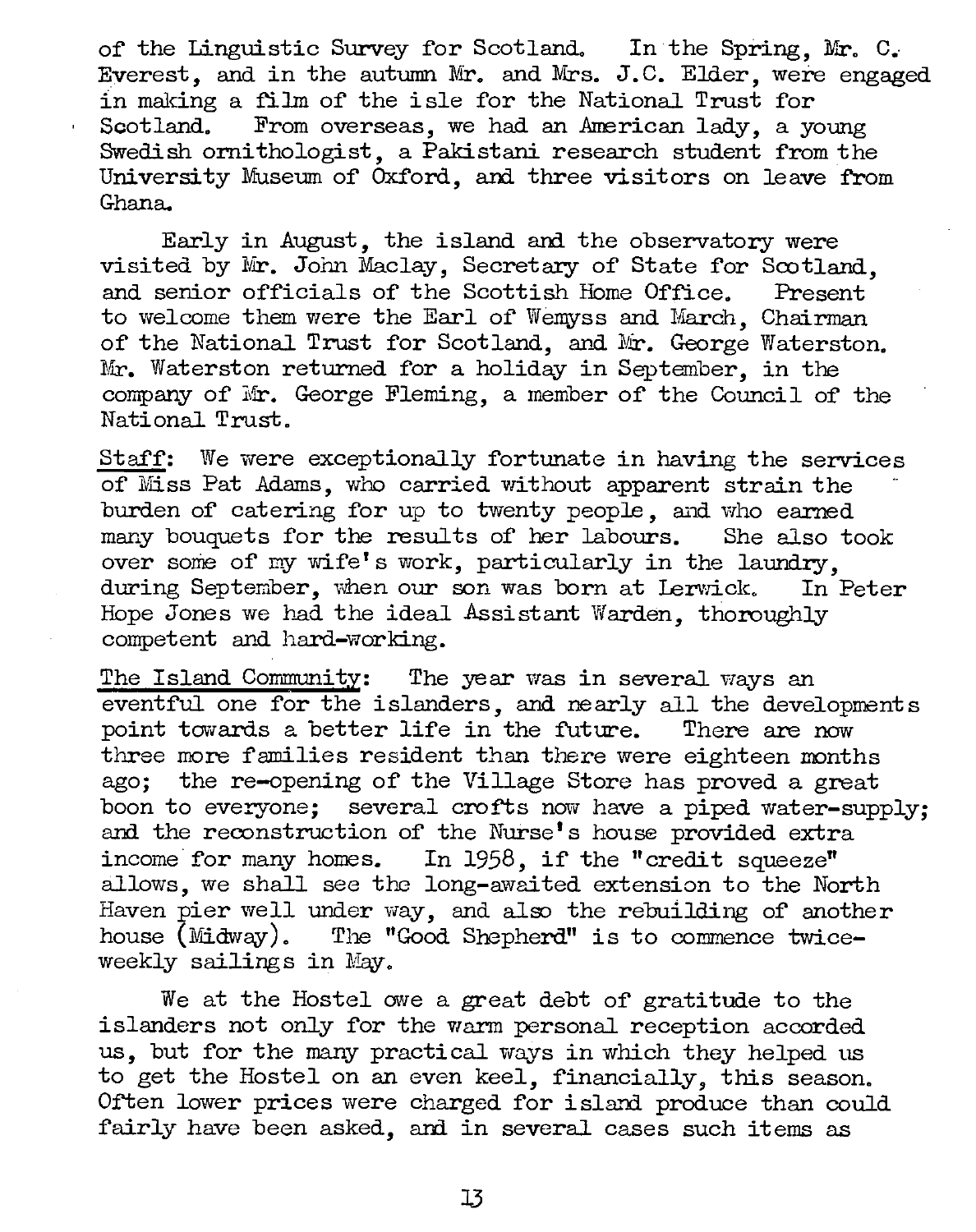vegetables were gifted· to us.

We were unable to offer hospitality in the Coronation Hall this year, for it now houses the hand-looms producing "Fair Isle" tweed. However, our visitors and staff joined the islanders on many social occasions in the Village Hall, for dances and the fortnightly film-shows, and the Leicester students gave a much enjoyed concert there. Religious services have also been well attended by Hostel folk, and of course there have been many pleasant conversations, over countless cups of tea, by firesides in the crofts. I am convinced that the ready hospitality of the islefolk plays a big part in bringing back our visitors, some of them annually.

Acknowledgements: The crofters have again been most co-operative about access to their land, and we offer our sincere thanks for their continued goodwill. The help of many islanders in reporting unusual birds, and often enabling us to sec them, is gratefully acknowledged. Without this network of "unofficial" but highly competent observers, many migrnnts would have passed unrecorded.

Lt. Col. H.G. Brownlow has generously presented a quantity of timber to the observatory, for the construction of several catching-boxes to his own design.

# Migration 1957

The first week of May brought cold, strong northerly winds, there were virtually no migrants on the move. From the and there were virtually no migrants on the move. 8th onwards, however, we rejoiced in mainly anticyclonic conditions with light easterlies; and successive minor waves of drift-migrants from the continent kcpt us busy until the end of the month. These movements, never on a large scale, but full of variety, have been fully described in Bulletin  $3:164$ 

Apart from a steady trickle of sub-rarities such as Bluethroats and Wrynecks, several unuaual species were recorded at this time. A Thrush Nightingale (Luscinia luscinia), the third for Britain, was caught on May lOth. This bird closely resembles the common Nightingale (Luscinia megarhynchos), but has a darker mantle and striated breast, besides differences in wing-formula which are valuable in the laboratory. Its

14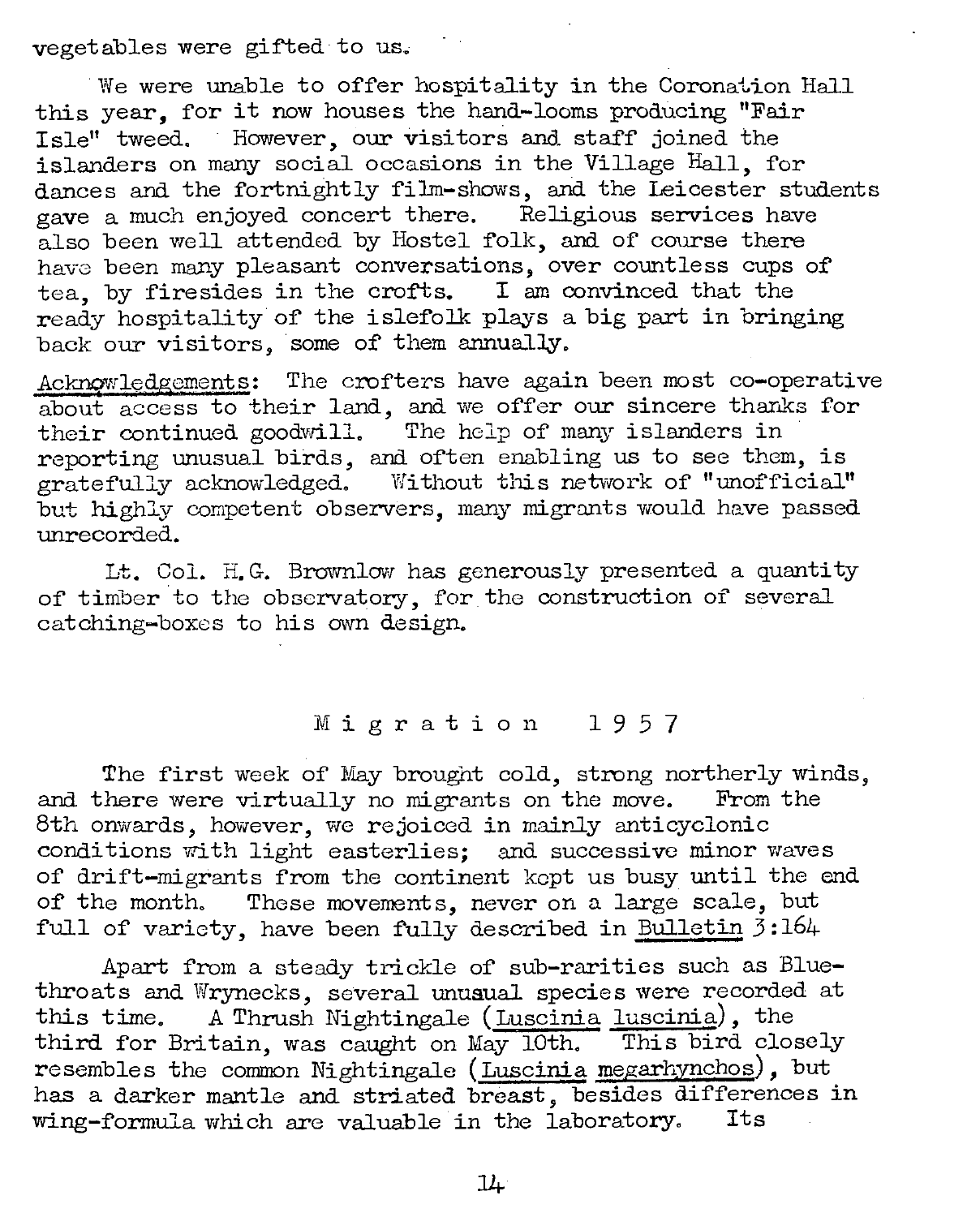breeding-range is centred in European Russia, but extends around the Baltic coast to eastern Denmark and south-east<br>Sweden. The first record admitted to the British List was The first record admitted to the British List was also at Fair Isle, a bird collected by the late Jerome Wilson of Springfield on May 15th 1911.

An adult male Red-headed Bunting (Emberiza bruniceps) was watched for a short time on the morning of May 17th. Records of this species are naturally somewhat suspect, since this is one of the commonest birds imported for cage-bird enthusiasts, but it is remarkable how many of the recent records have been from remote islands at migration seasons, and how few from urban mainland localities. Our bird was the second seen on the isle.

Another rare bunting was captured on the 22nd, a male Rustic Bunting (Emberiza rustica), whose nearest breeding areas are in North Sweden and Finland. This species has been much more infrequent at Fair Isle in recent years than it was forty or fifty years ago, and this was in fact the first spring record for the island since 1913. Our bird appeared on a north-east wind, and with a veer to south-east on the following day, another rarity with a southern and central European distribution came to light; a Woodchat Shrike (Lanius senator), which first appeared on a wire fence outside a bedroom window, and ended up ten minutes later in the catching-box of the Observatory trap! Like the two rare buntings, it was a male in immaculate plumage.

The last major rarity of the spring had probably arrived on the same wind as the Woodchat, though it was not seen until the morning of the 25th; a handsome male Serin (Serinus canarius), singing from the telephone wires by the graveyard at South Harbour. This is another southern bird, which is extending This is another southern bird, which is extending its range, and now breeds as far north as the Baltic shore of Germany, and in the extreme south of Sweden. There are only two previous Scottish records, and one of these was at Fair I sle on May 1914.

A disappointing feature of the late spring, though perhaps it is unfair to cavil, was the comparative failure of the Wheatear passage. The local and Shetland stock was established before the end of April, and we saw only one minor movement, mainly females, on May 7th. The passage of male birds of' the larger Greenland/Iceland stock seems to have

15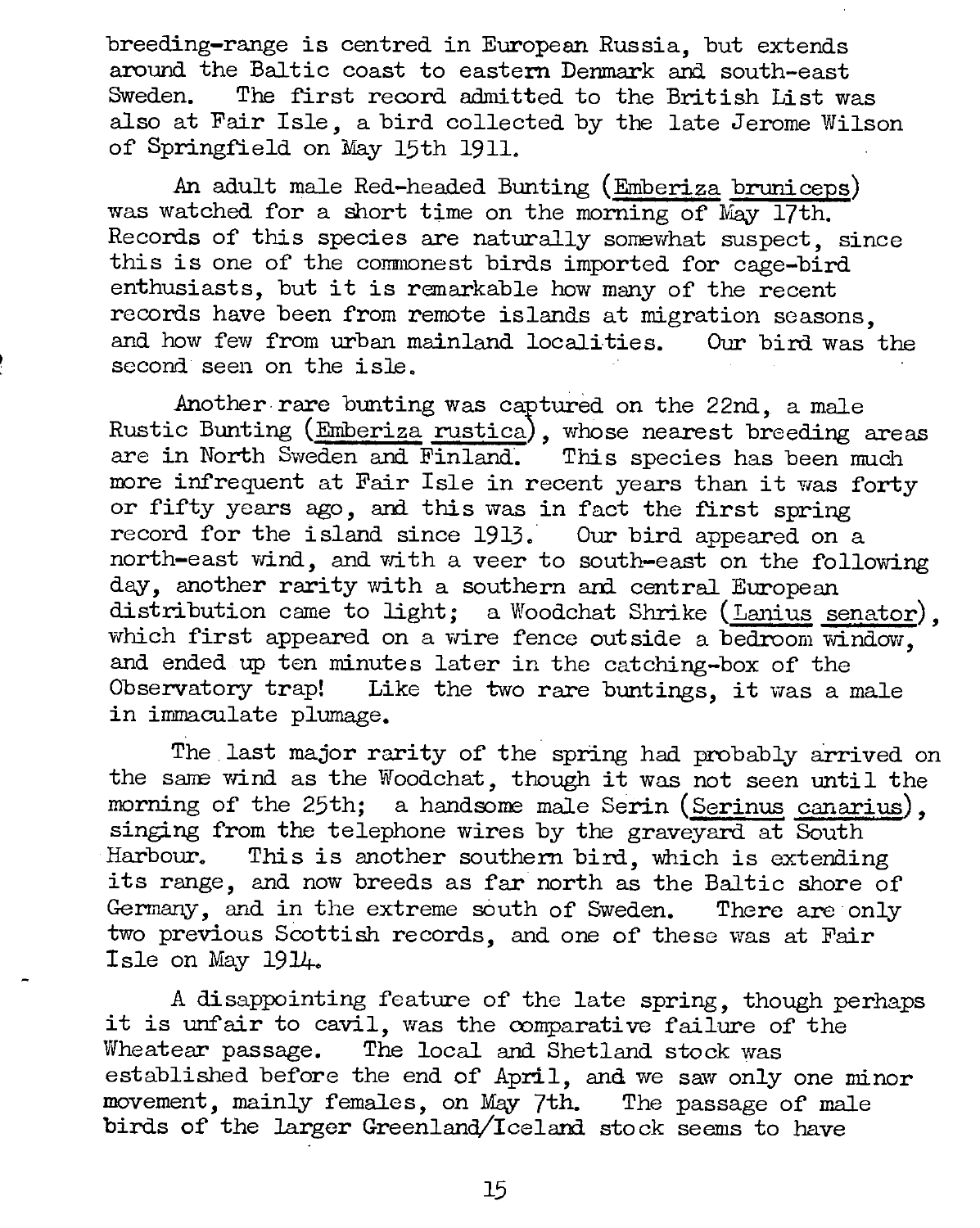passed us by, and we had only a trickle of females, mainly on the 20th and 31st. The island breeding population proved to be rather lower than in recent years.

Early June was a time of unsettled cyclonic weather, and. very few migrants of note came our way; though perhaps a Hawf'inch, on the 16th, and a red Crossbill on the next day may be mentioned.

The second half of the month saw the beginning of the post-<br>ting dispersal of waders and gulls. Redshanks were the breeding dispersal of waders and gulls. first to appear, but from mid-summer there were movements of Curlevvs, Common and Black-headed Gulls. Most of the season's Swifts also occurred at this time. The Curlew migration was not on a large scale this year, but there were successive waves peaking on July 1st, 4th, and. 12th, all in conditions suggestive of movement across the North Sea in easterly winds ahead of frontal disturbances.

Wader passage was to be the main feature throughout July, and August. Sixteen species were involved during July. among them Bartailed Godwit, Wood and Green Sandpiper, and  $Ruff$ , and all of these (apart from the godwit), with the addition of four or five other species, during August. Ruffs addition of four or five other species, during August. were to prove unusually common, with up to seven together during August, and there were several Little Stints in late August and. September.

There was very little development of easterly winds at any time before August 31st, and passerine migrants of continental origin were exceedingly few. One notable rarity was a Shorttoed Lark (Calandrella brachydactyla), which appeared on the quite exceptional date of July 19th, and lived in the crofting area until August 8th. It was a very red bird, attributable to the Southern European form; perhaps its arrival may be related to that of a Hoopoe seen in Dunrossness, Shetland in mid-July. G. Stout of Field reported an adult Rosy Starling on August 4th. An Icterine Warbler was trapped on August 8th, and Wood Warblers seen on the 12th and 16th; a Barred on the 22nd and a Reed on 29th. The numbers of the commoner warblers, such as Garden and Willow, scarcely exceeded the combined total of the rarer forms. An adult female Red-backed Shrike, in very worn plumage, was with us from the 9th to the 23rd, and a Crossbill flew over on 24th.

The dearth of drift-migrants from Europe was partially offset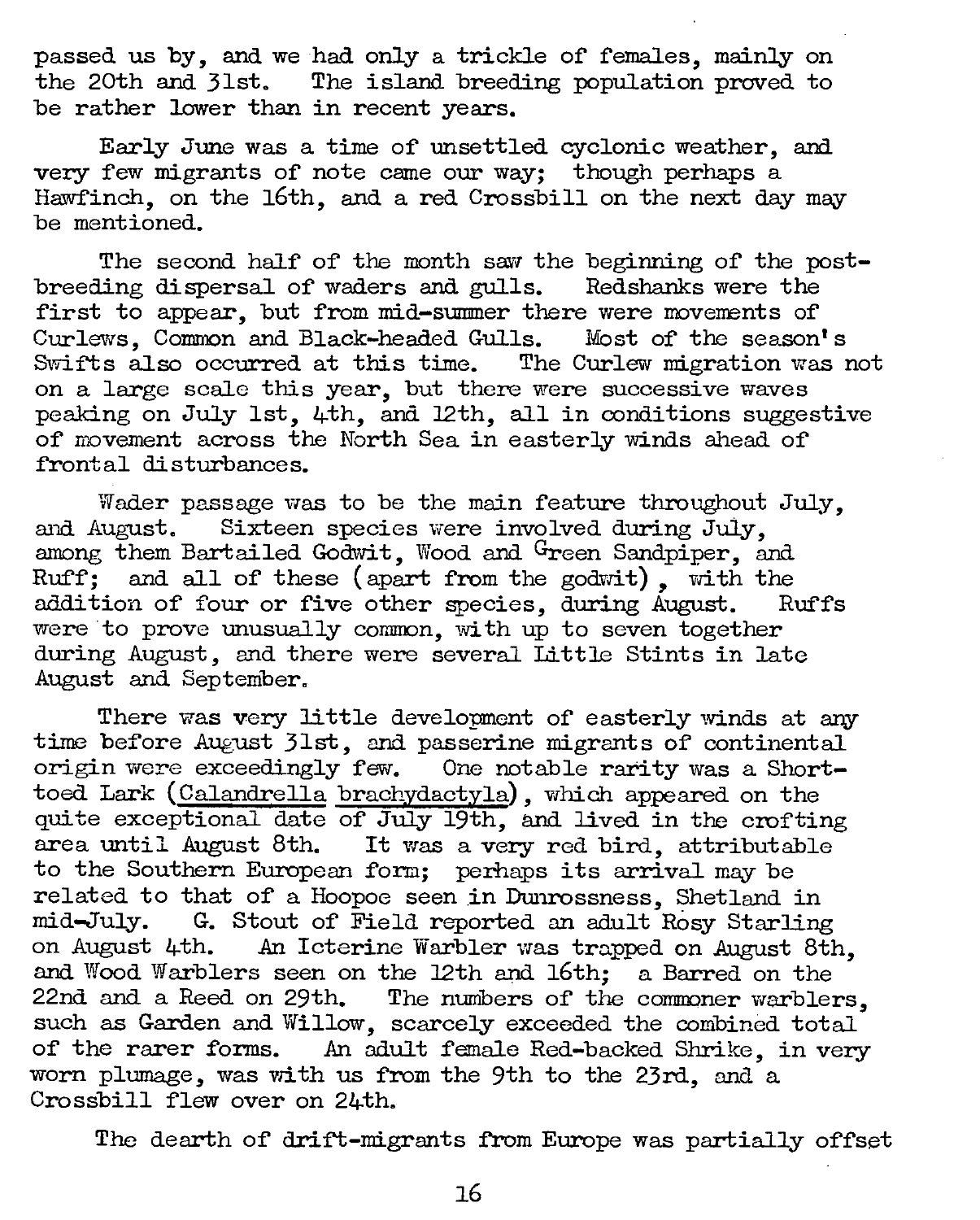by direct passage f'rom Shetland. and. the north-west, particularly in the last ten days of August. Common Gulls, which had threefigure peaks on 14th, 24th-25th, and 28th, may fall into this category, but the commonest birds were Wheatears, Meadow Pipits, and White Wagtails. As in the spring, there was no largescale Wheatear movement; small increases of short-winged birds occurred on the 22nd. 23rd and 29th, and there were a few larger individuals in the closing days of the month. Meadow Pipits were in fair nunibers on the 20th and 23rd, and small parties were to be seen passing south on most mornings at this time; there was an apparent increase of Rock Pipits, usually regarded as a sedentary race, on the 23rd. The White Wagtail passage was easier to detect, and there were marked peaks of over fifty birds on the 20th and over 200 on the 23rd. Twites over fifty birds on the 20th and over 200 on the 23rd.<br>increased on the 22nd. The first Lapland Bunting appear The first Lapland Bunting appeared on the 23rd, ani Snow Buntings on the 25th.

On August 30th and. 31st we saw, at last, the advance of south-easterlies before a warm front in the North Sea, and on the last day of the month there was a minor "rush" of Willow Warblers and Wheatears, together with a few Pied Flycatchers, Whinchats, and Barred Warblers, and a sprinkling of oddities such as Dotterel and Spotted Redshank. major rarity, an immature Mediterranean Gull (Layrus melanocephalus); an addition, so far as I am aware, to the Scottish avifauna, though it has appeared in increasing<br>numbers in England in recent vears. There was some element numbers in England in recent years. of uncertainty about the identification on this day, owing to  $imperfect$  (and conflicting!) views of the primaries; fortunately H.G. Alexander was able to form a clearer opinion two days later, and to confirm it subsequently from the examination of museum skins.

September 1st saw the return of westerly weather, which is predominate until  $16th$ . A few continental birds was to predominate until  $16th$ . filtered through, the most noteworth being a Hobby on the Ist-4th, three Dotterel on the 3rd, and a Barred Warbler on the 5th, but probably these had entered Shetland at the end of August. Small movements of North western species occurred with the north-westerly winds behind each successive depression, and Wheatears of the intermediate "schioleri" (Iceland) form were caught on the best days, 5th-7th and 11th. Meadow Pipits showed one sizeable passage on the 5th, and smaller movements on the 10th-11th and 16th, and Snow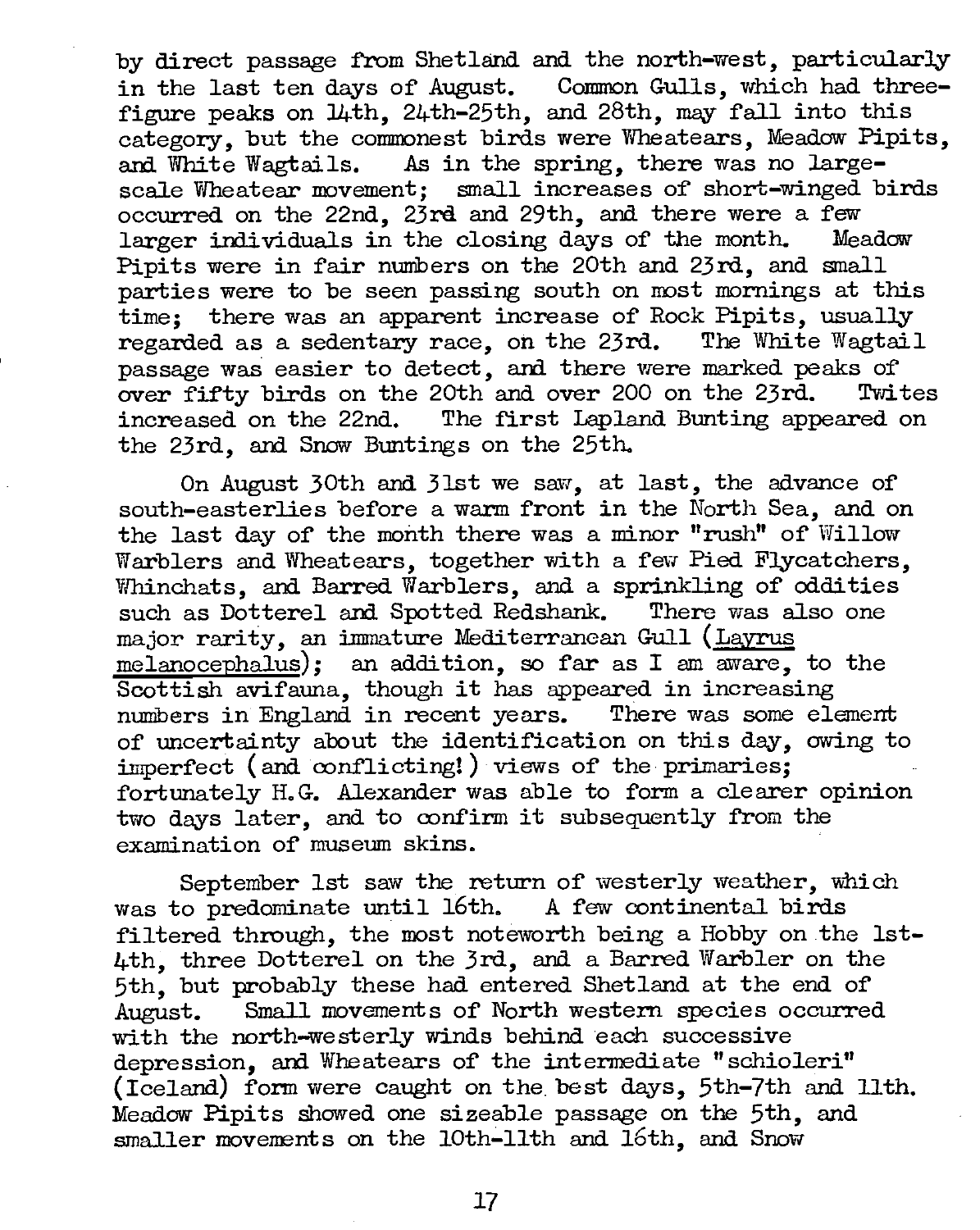Buntings, which reappeared on the 12th, peaked at over 80 on the 15th. Lapland Buntings and Greenland Redpolls were uncommonly scarce; only three or four individuals of each were seen. Light wader passage continued on most days; parties of Knot and Sanderling were even seen flying past the isle, into the teeth of a south-east gale, on the afternoon of the 7th. Cormorant movements in the mornings were also a regular feature, and over fifty were seen on the 6th and 7th.

From September 16th to 22nd we had the finest week of the year for birds; a good old-fashioned Fair Isle rush, and a wonderful experience for any bird-watcher. Britain lay in the col between great anticyclones in the high arctic and in the south of Europe, and in N. Scotland the airstream was easterly throughout. Migrating birds were fed into this stream, from the whole of northern and eastern Europe, by the anticlockwise circulation of air around a depression which moved across Scandinavia and the Baltic to the Moscow region. On the 16th, when the wind was still northerly (though already easterly in North Scandinavia) we received an Osprey, three Little Stints, several Lesser Blackbacked Gulls of the darkmantled form, and the first Willow Warblers. On the 17th, more warblers, including two Yellow-broweds (Phylloscopus inoratus) and a Barred, an odd Turtle Dove, Pied Flycatcher, Redstarts and Tree Pipit. The 18th saw more warblers (three Barred), additional Redstarts, Flycatchers, and Tree Pipits, the first Whinchats, three juvenile Scarlet Grosbeaks (Carpodacus erythrinus), and a Little Bunting (Emberiza pusilla), besides an influx of Skylarks. The 19th was the first "big day", with birds trickling in throughout the daylight hours; and by nightfall Redstarts had soared into three figures, with Tree Pipits, Wheatears, Whinchats, Pied Flycatchers, and Garden Warblers next in order of abundance. Among the other species to appear were Kestrel, Swift, Snipe, Ruff, Wryneck, the hirundines, Fieldfare, Song Thrush, Redwing, Bluethroat  $(3)$ , Robin, Icterine Warbler, the commoner Sylvia Warblers, Chiffchaffs of the Scandinavian form abietinus, Spotted Flycatcher, flava wagtail, Chaffinch, Brambling, and Lapland Bunting. Nearly all the species listed on the 19th had increased sharply by the morning of the next day. Redstarts were now to be numbered in four figures, though concentrated mainly in the crops and on the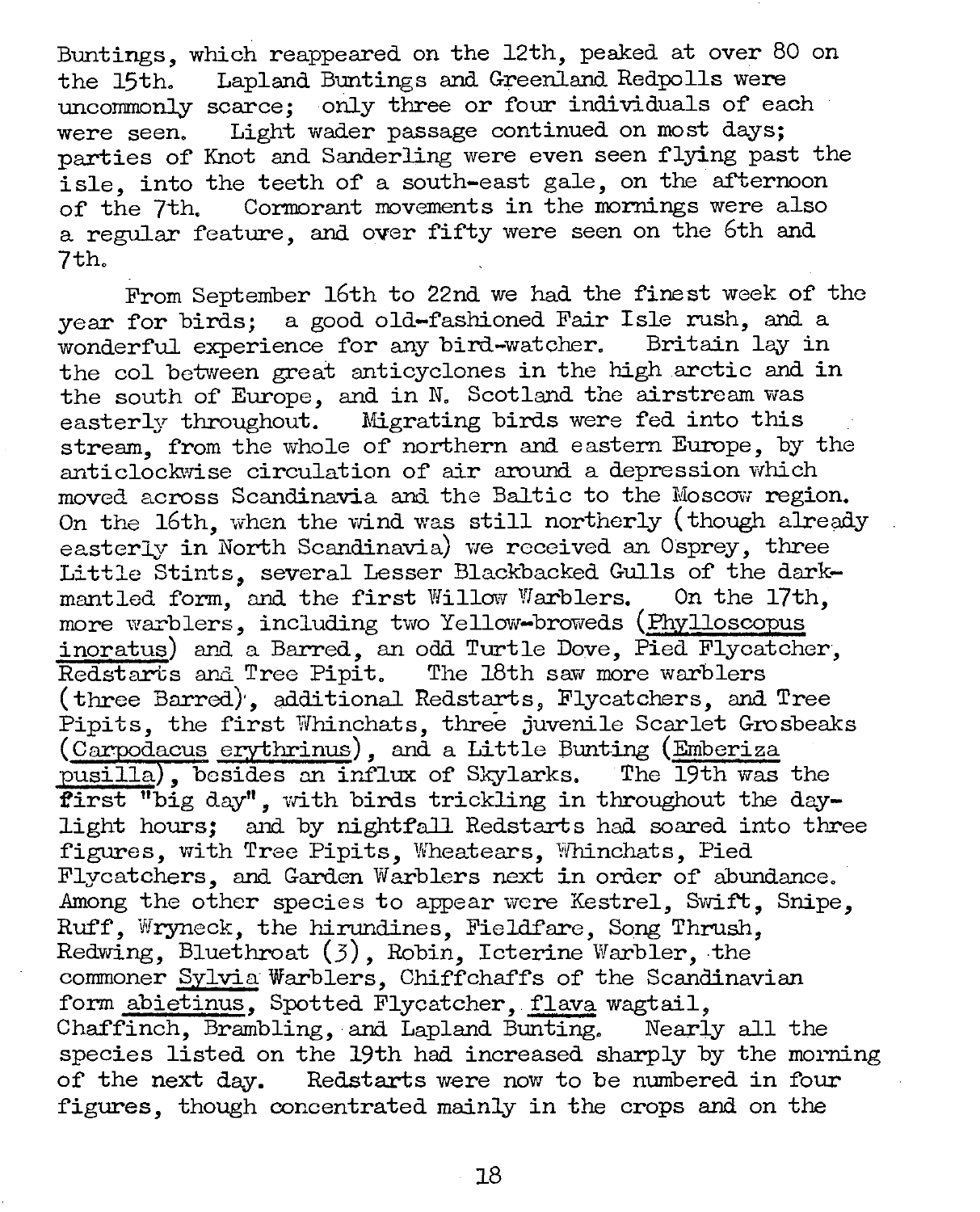cliffs. To add to the confusion, there had been a big arrival of Wheatears - all those trapped were of the shorterwinged European stock. The Pipits were over the hundred, the Whinchats and Willow Warblers over fifty; both Skylarks and Meadow Pipits were also much in evidence. Among the newlyarrived species I may mention Buzzard, Hen Harrier Glaucous Gull, Reed Warbler, Goldcrest, and Siskin. At least four<br>Bluethroats were seen. On the 21st there had been a treme On the 21st there had been a tremendous slump in the Redstart figures; they were now outnumbered by Whinchats, for this was the only species, of those chiefly involved, which did not show some decrease compared with the previous day. In place of quantity, we had quality, for there was a Richard's Pipit (Anthus richardi) in the marsh at Gilsetter in the morning, and a Lanceolated Warbler (Locustella lanceolata) in a ditch at Leogh. The latter was easily caught with the aid of a piece of string netting and the famous "Craw" portable catching-box. No fewer than six of the eight British records of this East European species are from Fair Isle. other arrivals on the 21st were Short-eared Owls, and Jack Snipe, while Lapland Buntings achieved their best score of the autumn with the magnificent total of four! The 22nd was another day of general decrease, but there was one new species for the log; two Short-toed Larks of the very grey eastern form longipennis, fellow-countrymen of Richard's Pipit in the steppes of Russian Asia. The weather was fine and clear throughout this great "rush" and most of the birds seem to have reorientated themselves, and evacuated the<br>Shetland area, in a matter of hours. On Fair Isle there was Shetland area, in a matter of hours. no discernible "follow-up" in the form of redetermined movements out of Shetland in the days that followed the peak of\_ the 20th,

The weather broke on the 26th, and of the remainder of September and the first half of October, the least said the better. It was a disheartening time of gales and rain, and It was a disheartening time of gales and rain, and of the few migrants that did break through, hardly any species save Turnstone, Redshank, and Snow Bunting ever achieved double figures. Iceland Merlins were usually present - nine of the ten we caught this autumn were of this race - and there were a few Redwings from the same source. The most surprising arrival was a Hoopoe, which stayed from October 11th to 17th. What it was doing at Fair Isle at this date, and in such conditions, is anyone's guess! The same may be said of another immature Mediterranean Gull, which flew close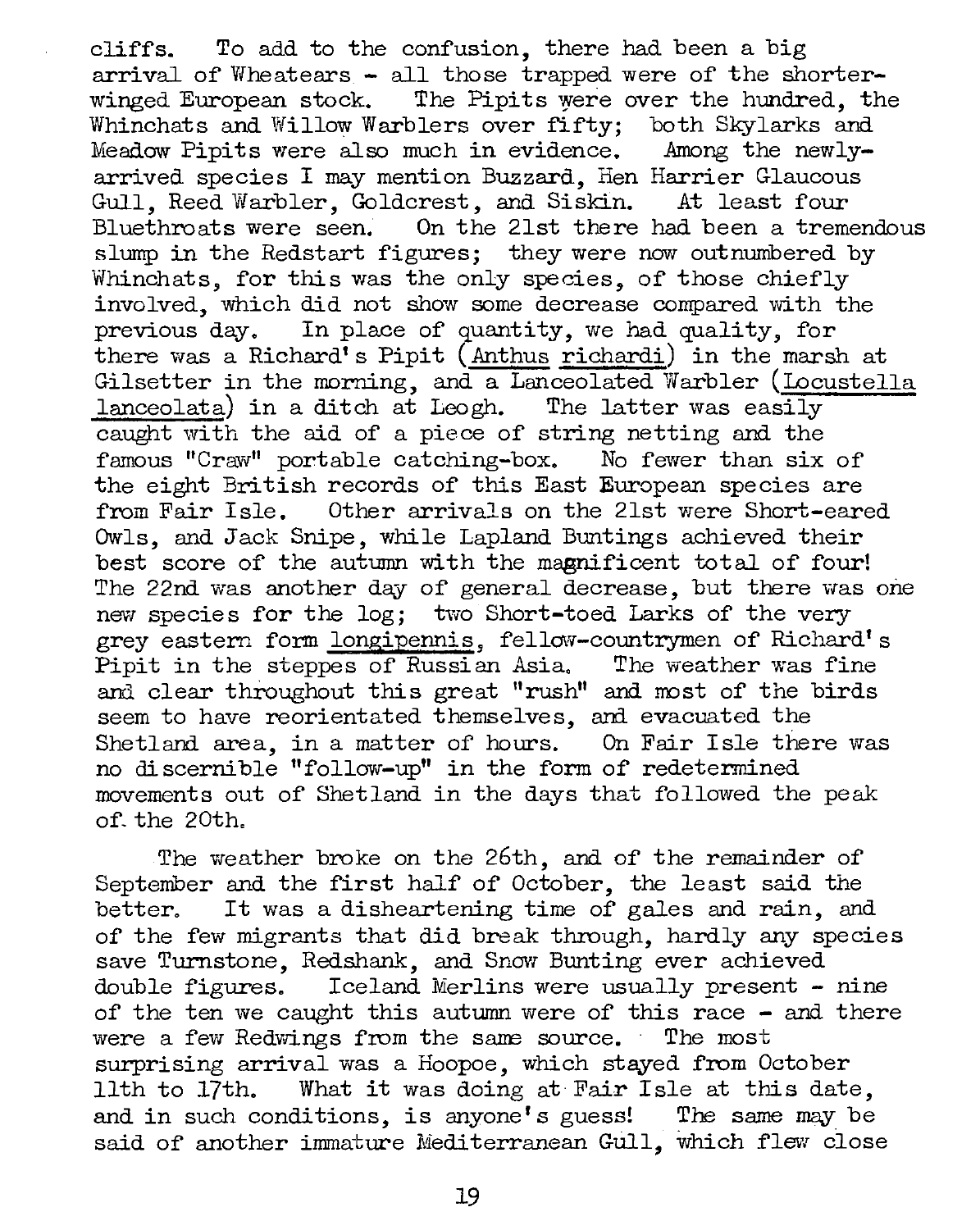by me at Skadan on the morning of 14th.

Matters improved considerably on the 15th, when southerly winds brought in the first big fall of thrushes, and their numbers were even greater on the 16th. Several hundred Continental Redwings formed the core of this movement, with much smaller numbers of Fieldfares and Blackbirds, and a seasoning of Song Thrushes, Garden Warblers, Blackcaps, and Bramblings. There was great excitement on the 16th, when a Redwing taken in the Double Dyke proved to be wearing a Stavanger Museum ring. It had been ringed as a juvenile near Stavanger on the Norwegian coast in 1956, and is the first foreign-ringed bird to be caught on the isle.

In the aftermath of these movements were a Long-eared Owl on the 17th, a late Bluethroat and a Lesser Redpoll (one of the rarer races of the species at Fair Isle) on the 20th, a Redthroated Pipit (Anthus cervinus) on the 22nd, and a Tree Pipit on the 23rd. There was another small arrival of continental birds, including two Black Redstarts, on the 25th-26th, but the main features of the ten days preceding October 30th were Snow Bunting movements, including two minor waves on the 22nd and 26th, and a much larger one on the 29th. Iceland Redwings were passing in small quantities, but it was rather surprising to discover, at the end of the month, that more than half of the 130 Redwings we had trapped in October belonged to this race. Our experience confirmed Kenneth Williamson's in  $19^{\circ}$ Our experience confirmed Kenneth Williamson's in 1956, that the Iceland birds are much easier to catch than the Continentals, tending to follow such guiding-lines as stone walls, and so to fall more readily to the dyke-traps.

The October Blackbird. figures, which had been deplorable till now, were redeemed on the 31st. On this day, we trapped 71 and saw many more; the islanders shot over 200 Woodcock, and Fieldfares were numerous, Redwings less so. Local lore has it that the best falls of Woodcock and Blackbirds come with a good southerly blow, and preferably overnight rain, and this was certainly the situation on October 31st. There was no east in the wind anywhere in the North Sea; in fact it was  $S.S.W.$  near an eastward-moving front. The implication seems to be, that the birds were making an upwind crossing to their normal wintering area in Britain, and were diverted to the North of their expected course.

November, particularly the first half, was in every way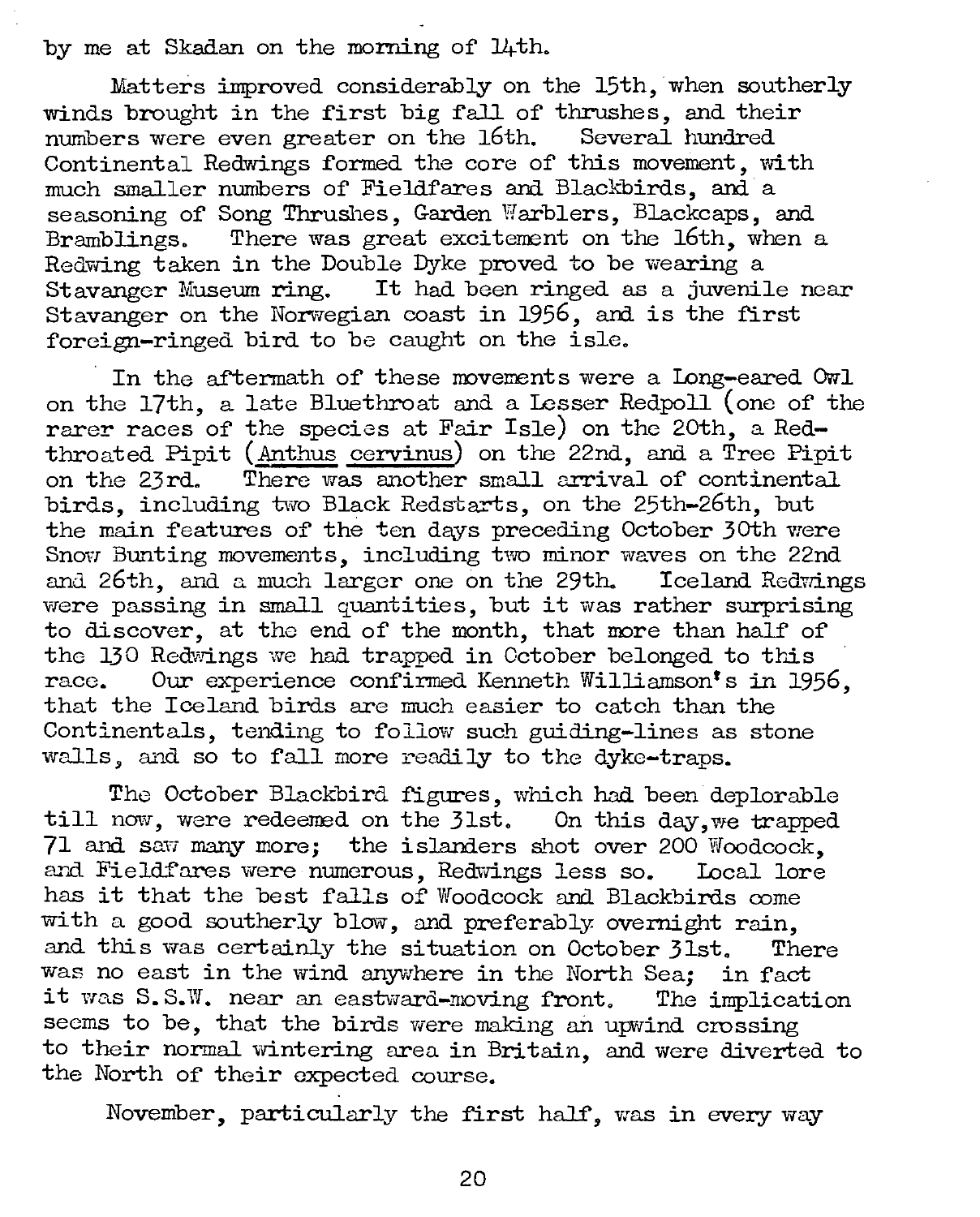more stimulating than October. For one thing, there was a constant supply of Blackbirds to encourage us in our efforts at the traps - we averaged seven a day for the month. For another, several spells of south-easterlies brought in some of the more interesting birds we had vainly awaited in the previous month. A Little Bunting was present on the 2nd, Red-breasted Flycatchers (Muscicapa parva) were caught on the 4th and 5th; the only Great Grey Shrike of the autumn was also on the 4th, along with Black Redstarts, Greenfinches (rare at Fair Isle in recent years), at least 120 Chaffinches, and a Lapland Bunting. The first of a number of "Northern" Chiffchaffs, some of them definitely tristis, which were to be seen frequently until the 27th, also came in on this day, and. there was another big movement of Redwings and Fieldfares. A late Wheatear was seen on the 5th, and even more surprising, a young flava wagtail (probably a Blue-headed) was present from the 6th to the 20th. Both Glaucous and Iceland Gulls were seen on the 10th, a Bluethroat on the 11th, together with the only Hedge Sparrow trapped this season. The 12th, which was one of the best days for Blackbirds (though not to be compared with October 31st) saw the first of the Waxwings promised by Dr. Svardson in the August number of British<br>Birds. Up to a dozen of these delightful birds were sec Up to a dozen of these delightful birds were seen each day until the 17th, and there were singles on the 29th and 30th. Two were caught.

Little and Lapland Bunting reappeared on the 13th, also the last of a trickle of Blackcaps, and the first of four or five late November Siskins. Another very late summer five late November Siskins. migrant was a Ring Ousel on the 22nd.

Snow Buntings were continually on the move, with peak figures of 300 or so on the 8th, 14th, and 28th, and. Turnstone figures fluctuated widely throughout the month.

Another period of south-easterlies, from the 30th until December 2nd, showed that thrushes were still on the move. Fieldfares were commonest, reaching 150 or more on the 2nd; Blackbirds, Redwings and Songthrushes passed in smaller Stragglers from this movement remained until the middle of' the month.

One last extreme rarity came to round off the season, an adult male Black-throated Thrush (Turdus ruficollis atrogularis) the fifth for Britain and the first for Fair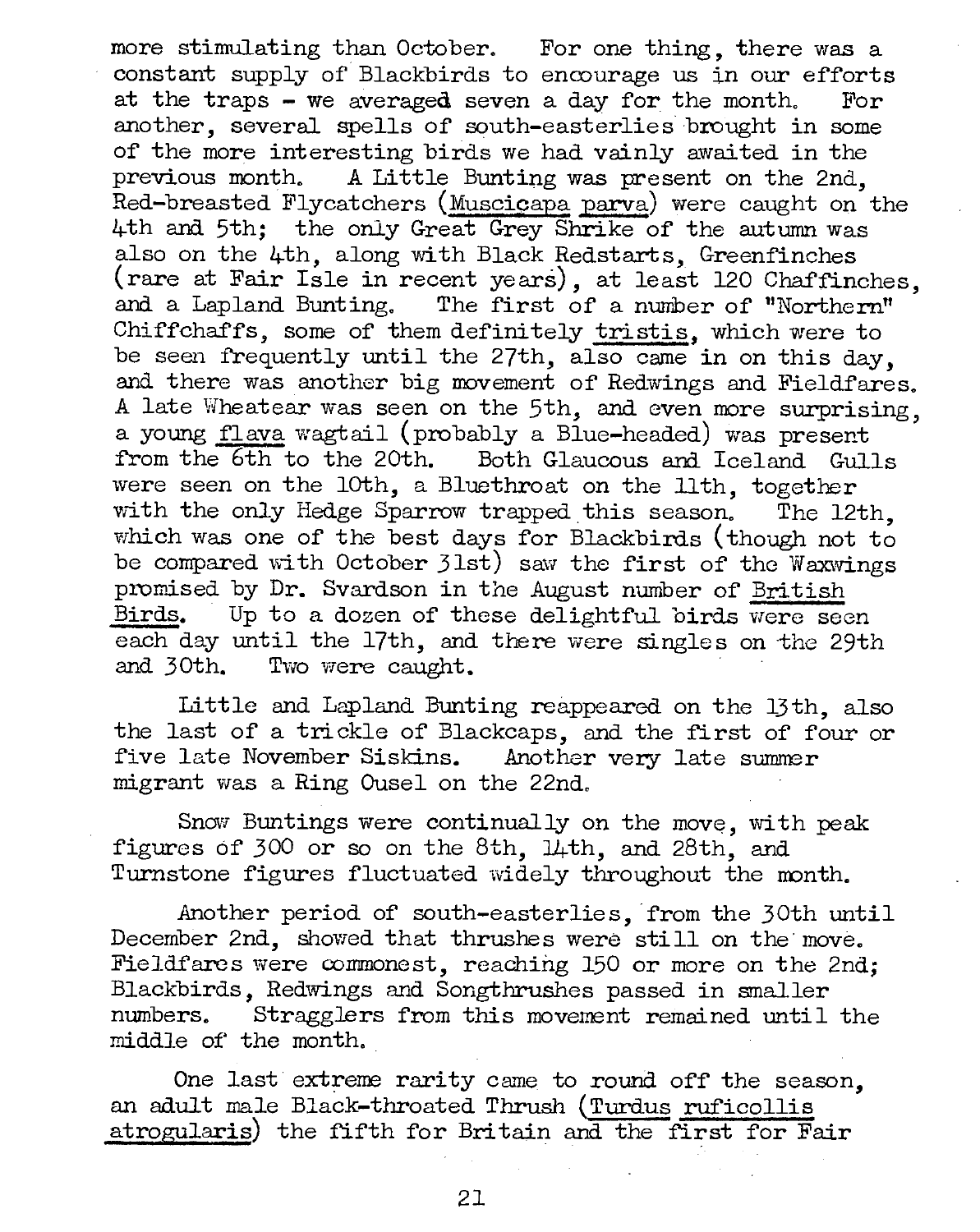Isle. First seen and caught on December 8th, it lived in the vicinity of the hostel until the 16th. The normal range is in western Asia and eastern Russia, where some remain when the majority move south to winter in India. Rather curiously, . all the British records are in mid-winter, December to March, and it seems· likely that they are the result of hard-weather movements in eastern Europe. Our bird's arrival was preceded by a cold spell in the east, and snow reached Fair Isle on the evening of the 8th, to give complete cover on the 9th and lOth.

In all, l68 species were definitely recorded on the isle between May and December, two of them for the first time; and there was the usual crop of "probables" and "Hoodwinks."

## Breeding B i r d <sup>s</sup>

# (a) Arctic Skua

The long-term study of the Arctic Skua continued in 1957. Kenneth Williamson came to the isle for two weeks in June to continue the work, and to introduce me to it.

There was another small increase in the colony, the number of breeding pairs rising to 56, as compared with 51 in 1956. Breeding-success was lower than for several vea Breeding-success was lower than for several years; for although 88 out of 99 eggs are believed to have hatched, only 55 chicks were reared. Difficulties in finding sufficient food are thought to be mainly responsible for this, for the local Kittiwakes also appeared to have had an The weather was not unduly severe during the fledging period.

Ninety-two of the breeders had been colour-ringed by the close of the 1956 season, and of these eleven failed to return in 1957; a loss to the effective breeding strength of 11.97%, or almost exactly the same proportion as in 1956. The actual mortality-rate is certainly a little lower than this, for in 1957 two further cases of intermittent breeding were established. A bird nesting at Sukka Moor South proved to be one which had. bred there in 1954-5; and one of the 1957 pair at Vaadal bore the colours of a Swey South-east bird. of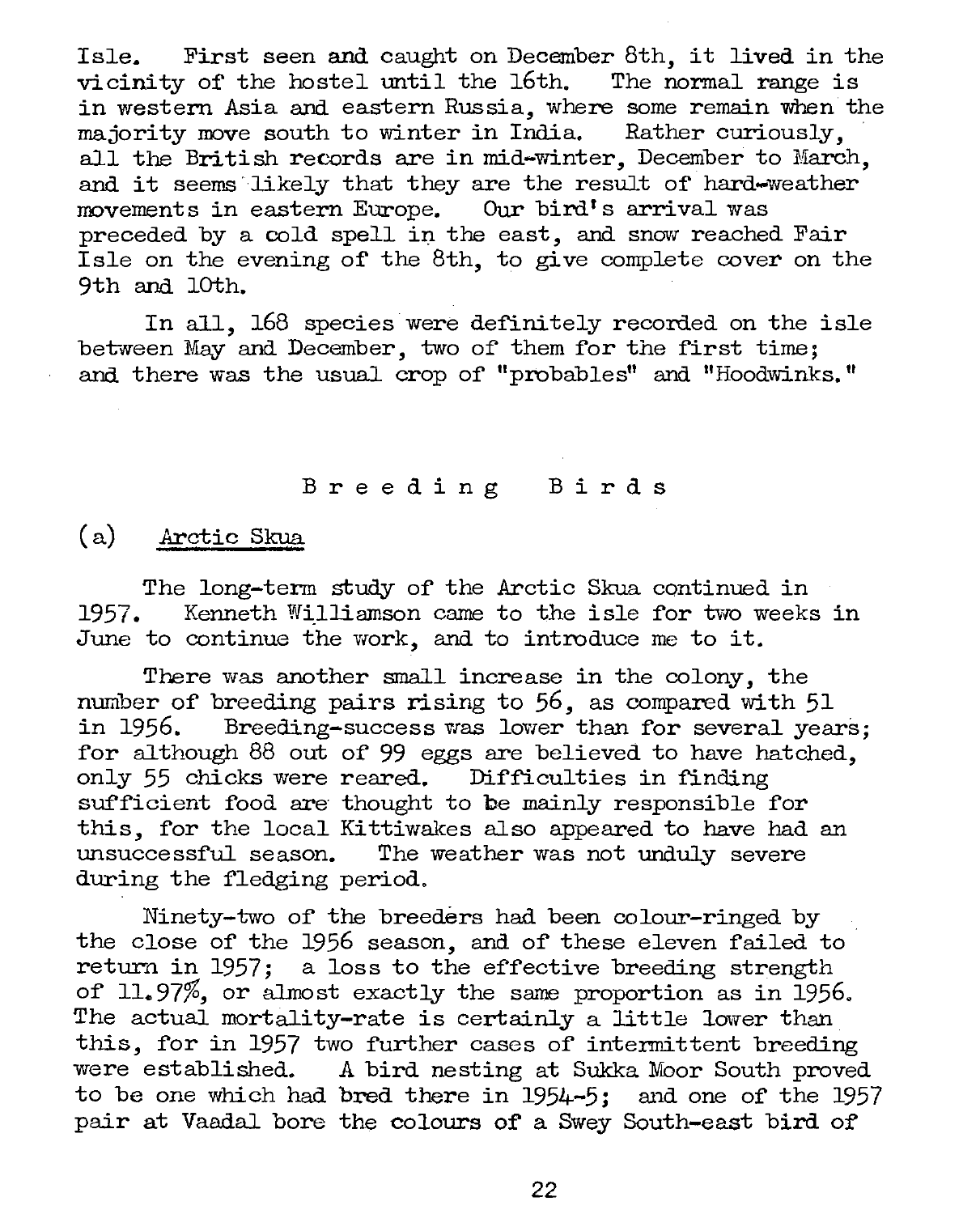1955. Nei ther of these was breeding on Fair Isle in 1956.

Of the 112 nesting birds in 1957 (101 of which were colour-ringed by the end of the year), only about forty have had more than three seasons' breeding experience. Of the remainder, 31 joined in 1955, 22 in 1956 and 20 in 1957.

Such changes in the pairings as occurred this year were due entirely to the failure of 1956 partners to return, and there were none of the "divorces" which had complicated the armual check in 1956. Eleven matings established in 1954 or earlier were continued in 1957, as were eight founded in 1955, and 22 founded in 1956. There were  $15$  new pairs. Thus two-thirds of the 1957 matings were no older than the second year.

Three of the season's new breeders had been ringed as chicks in earlier years. Two of these were 5 years of age, the other four. Two chicks of 1955, and one of 1953 were among birds netted at the non-breeders' bathing-pool in July.

Further details of the 1957 season have appeared in the Bulletin 3 :181.

# (b) Bonxie

In 1957 the Great Skua colony further increased to a total of twenty-one pairs, compared with 17 in 1956 and 13 in 1955. Only one of the 1956 sites (at Dronga) was vacated in 1957, but there were two new pairs at Vaasetter, bringing the number there to six, and other new territories were occupied at Sukka Moor, in Homisdale, and near the summit of Ward Hill.

Like the Arctics, the Bonxies hatched a high proportion of their eggs, but were able to fledge few young. Thirtynine eggs were laid, and thirty-four are believed to have hatched, but only fifteen young were reared. Breeding success, at 38.5% was very little more than half the rate achieved in 1955 and 1956.

For further details, see Bulletin 3:182.

(c) Other Species: Altogether, thirty species bred on the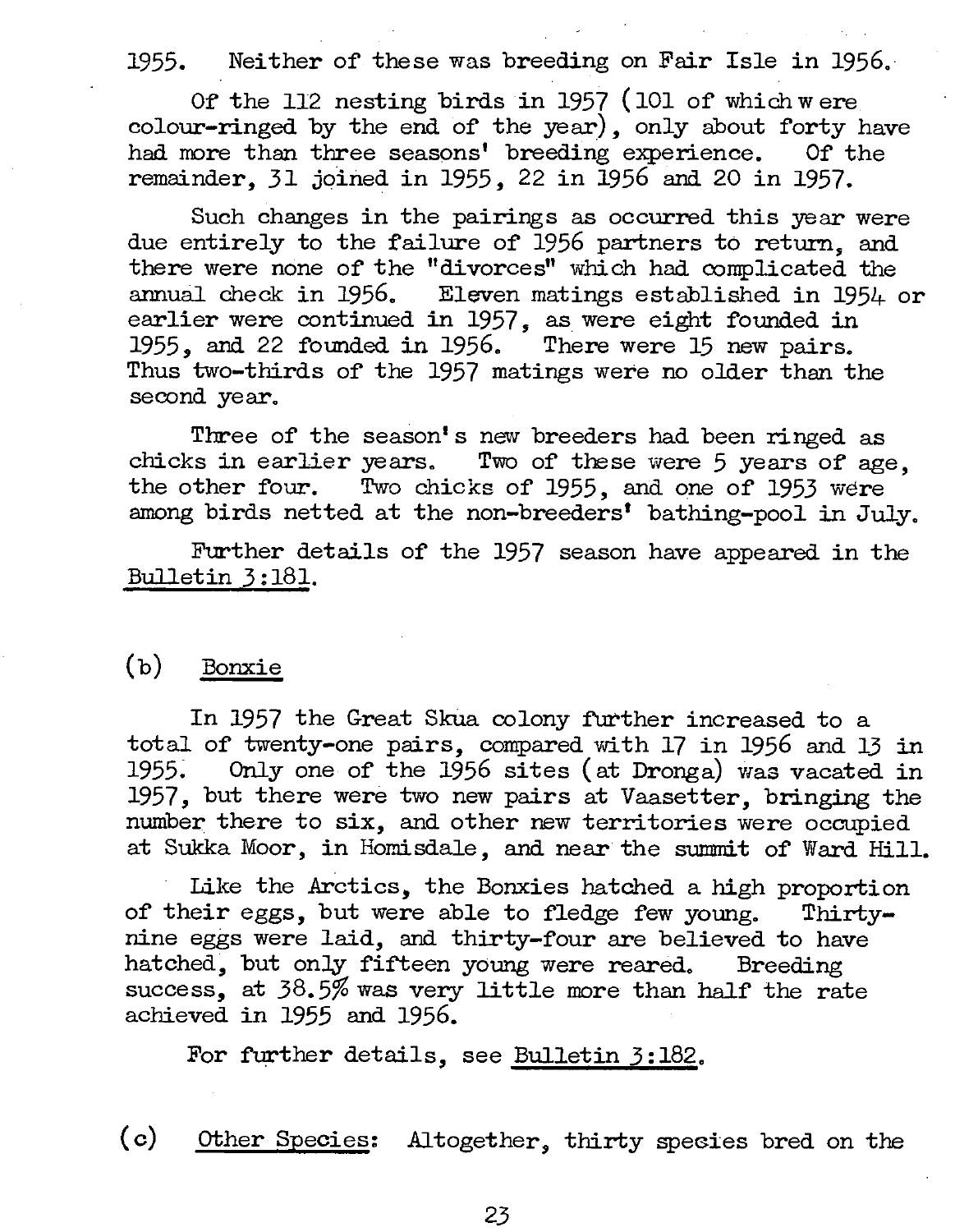isle in 1957; a few of these are worthy of mention here. For the first time since the Observatory opened in 1948 there was definite evidence that Storm Petrels still breed here. Birds carrying fish-pulp to their young were caught on Malcolm's Head in August; the colony appeared to be on the precipitous cliffs in this area. Others were seen or precipitous cliffs in this area. heard at several points on the east and north coasts.

After an absence of two years, a pair of Peregrines returned to the Sheep Craig, and a second pair bred at Keesta, barely a mile away, but on the opposite coast. It is many years since two pairs were present, but they had a most successful season, for two young were reared at the Craig, and tllree at Keesta.

Three, perhaps four, pairs of Lapwings nested on the lower slopes of Vaasetter, though only two of them reared young: and there was again a single pair of Ringed Ploye young; and there was again a single pair of Ringed Plovers<br>at Buness. No Cornerakes bred, though a single bird was No Corncrakes bred, though a single bird was calling for much of the summer.

# The Traps

The thirteen permanent bird-traps suffered no serious structural damage during the winter of 1956-7, but there were extensive holes in the wire of the three dyke-traps and the observatory heligoland, which had to be repaired as soon as we returned to the island in May. The three traps at Vaasetter returned to the island in May. were not operational until the summer, but played a full part<br>in the autumn trapping. The large heligoland at the Haa The large heligoland at the Haa. which had received only stop-gap repairs in the previous year, was completely rehabilitated by a party of Edinburgh scouts who camped on the isle in July, a service which we gratefully acknowledge.

No new traps were constructed this year, and the only important alteration was to the Two-way Ditch, which was converted into a "Double-Ditch" by the addition of an extra funnel and catching-box.

24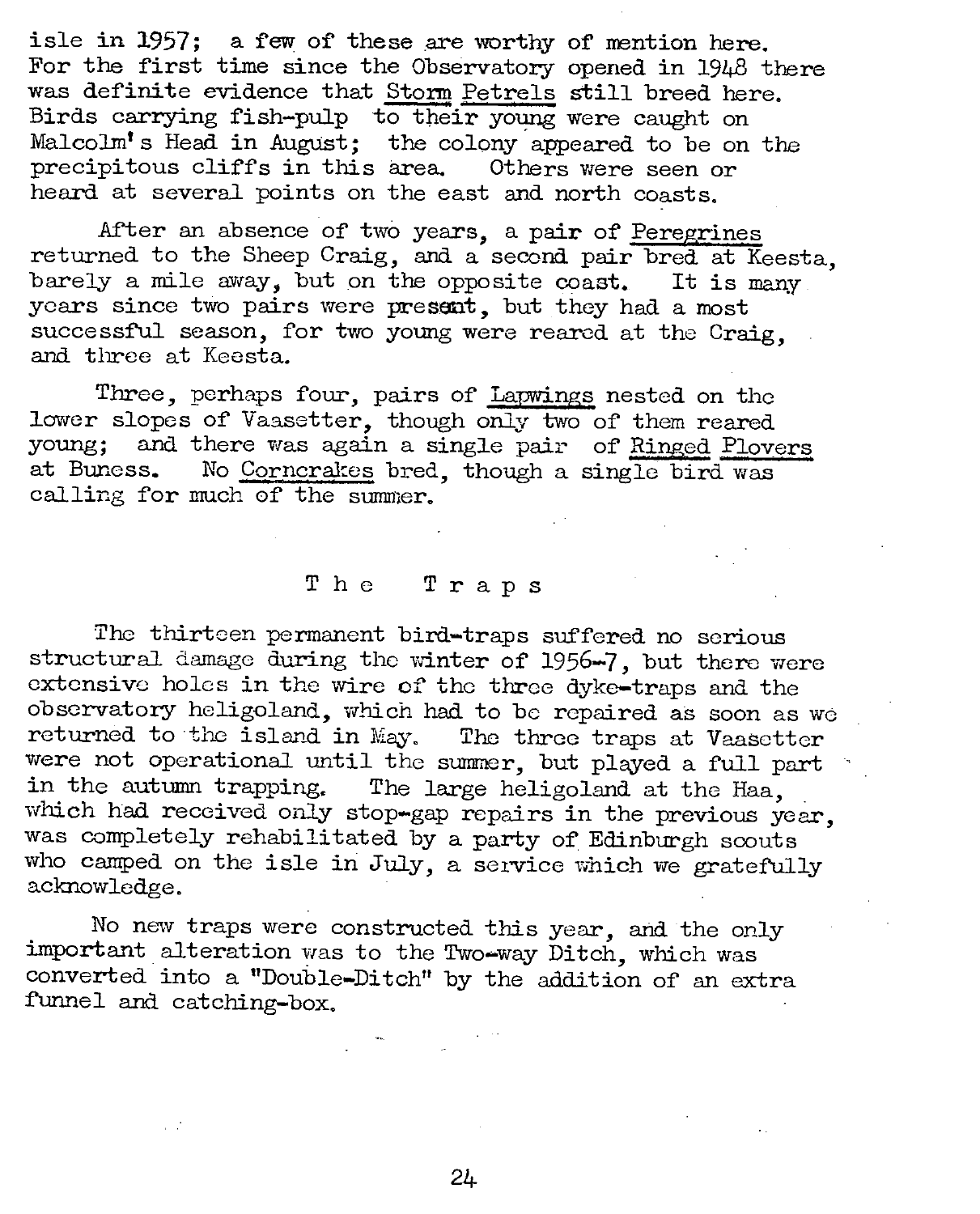The ringing total for the 1957 season was 2925 birds of 87 species, some 600 better than the average for the preceding eight years, ani showing greater variety than before. The effects of the very poor Wheatear passage were counterbalanced by a more intensive programme of sea-bird ringing, but the Wheatears still head the list, with  $449$ . Blackbirds follow with 359, then Rock Pipit 294, Meadow Pipit 280, Puffin 241, Starling 205, Redwing 167, Twite 136, Arctic Skua 80, Shag 65, Redstart 63, and Fulmar 61. There were ten new. species to the Fair Isle ringing records, Purple Sandpiper, Ruff, Short-eared Owl, Black-throated Thrush-Thrush-Nightingale, Lanceolated Warbler, Waxwing (2), Woodchat Shrike, Greenfinch, and Rustic Bunting. Sub-rarities taken include Little Stint, Wryneck (2), Bluethroat (8), Reed Warbler  $(2)$ , Icterine Warbler  $(2)$ , Barred Warbler  $(7)$ , Yellowbrowed Warbler, Red-breasted Flycatcher (2), Scarlet Grosbeak (2), Little Bunting, and Lapland Bunting.

### TABLE 1

| Season | Total | Number of Species |
|--------|-------|-------------------|
| 1948   | 288   | 38                |
| 1949   | 1,505 | 63                |
| 1950   | 2,366 | 74                |
| 1951   | 2,236 | 77.               |
| 1952   | 1,933 | 74                |
| 1953   | 2,552 | 80                |
| 1954   | 2,367 | 75                |
| 1955   | 2,478 | 82                |
| 1956   | 3,313 | 81                |
| 1957   | 2,925 | 87                |

Totals of Birds Ringed at Fair Isle

Grand Total 21,963 birds of 150 different species.

25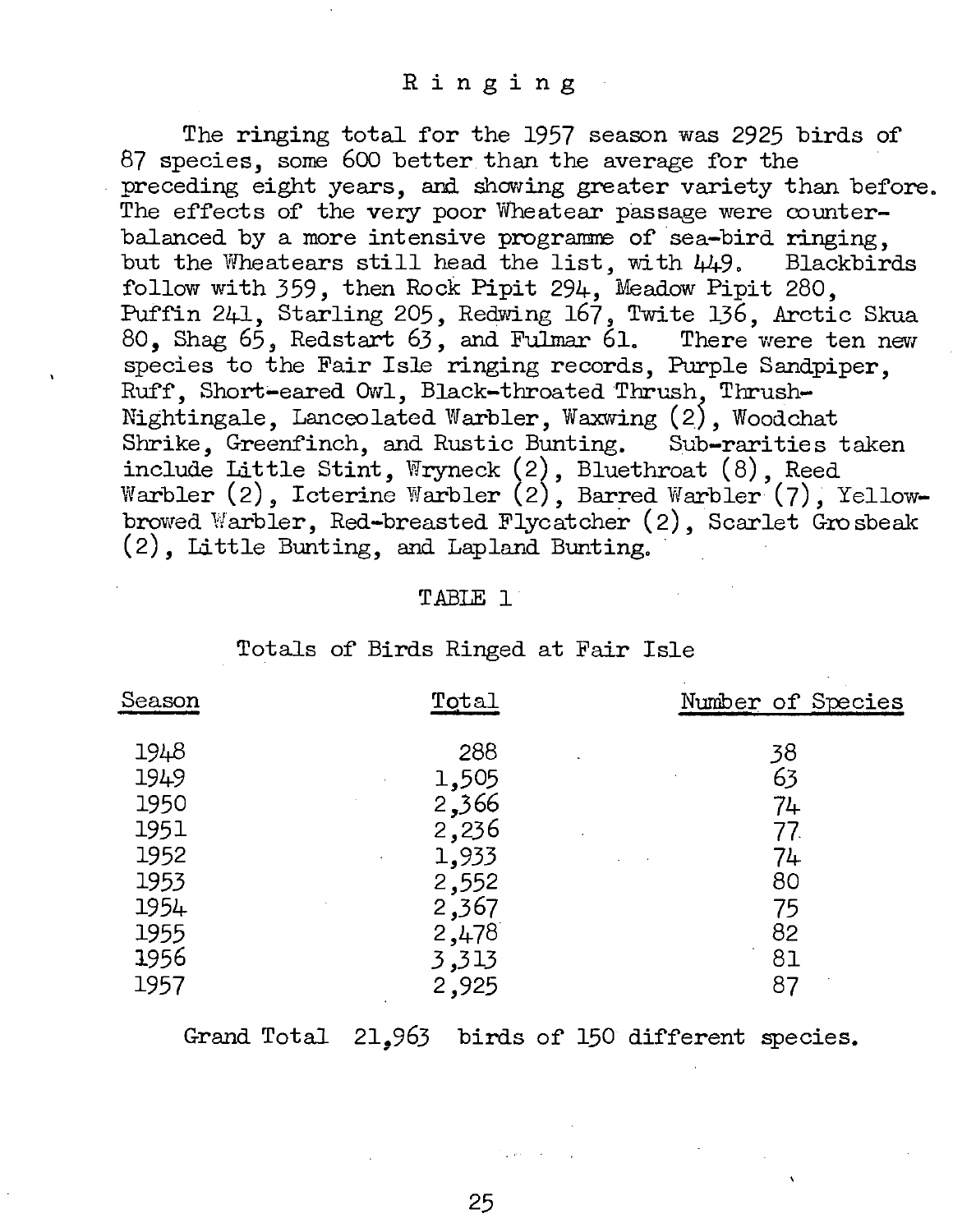Perhaps the most spectacular recovery reported in 1957 was that of a 1954- Arctic Skua chick, which was caught on a fishing-vessel off Mossamedes, Angola, on November 3rd 1957. This is our second recovery from south-west Africa, and some 150 miles further south than the Benguela recovery of October<br>1953. Another bird of the 1954 hatching was found with a Another bird of the 1954 hatching was found with a broken wing at Spiggie, Shetland, in June 1957.

A young Shag ringed in July, and found at Hoy, Orkney, in December was only the second to be recovered, out of over 130 ringed at Fair Isle. This is considered a very "recoverable" species at the English stations; perhaps the species is shot more extensively in the south.

Merlins are more rewarding, and one of the ten ringed this autumn was taken on October 11th on board a ship near Bremerhaven, Germany. It had been ringed five weeks earlier, on September 3rd; and was unfortunately the only bird which wc had not been able to assign either to the Continental or the Iceland form, owing to intermediate measurements.

There were three results from the intensive ringing of Redwings in October 1956. The first was an Iceland bird. found at Alford. Aberdeenshire, on April 22nd, and probably already on its return passage north. The other two were both Continental birds, one near Charleville (Ardennes), France, on November 28th 1957, and the other at Alameda, near. Malaga, S. Spain, on December 2nd. These were our first Redwing recoveries from France and Spain, and the Spanish bird was near the southern limit of the range.

Three Blackbird recoveries, from Norway in July and November, and from Eire in December, followed the pattern laid down in earlier years.

A Wheatear ringed in September was near Cadiz in late October, and Meadow Pipits taken in July and August were reported from Portugal and from south-west France earlier in the same month.

Two Starlings were recovered in Orkney, one at Stronsay in January and the other in Westray in May. The former had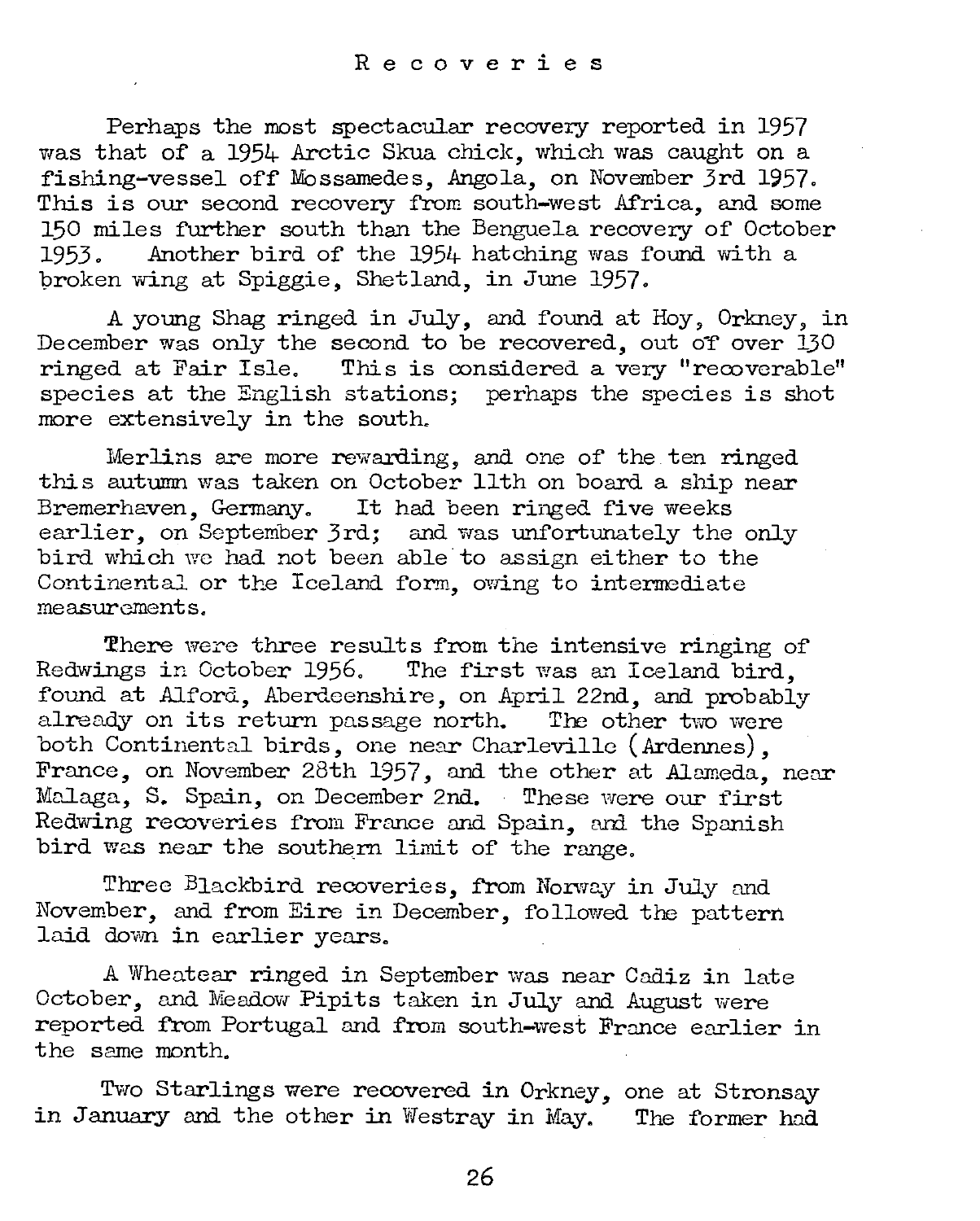been ringed as an adult **in** September 1956, the latter was a juvenile of 1955.

Further details of these recoveries, and of the more interesting recaptures in 1957, will be published in the Bulletin Vol. 3. No. 5.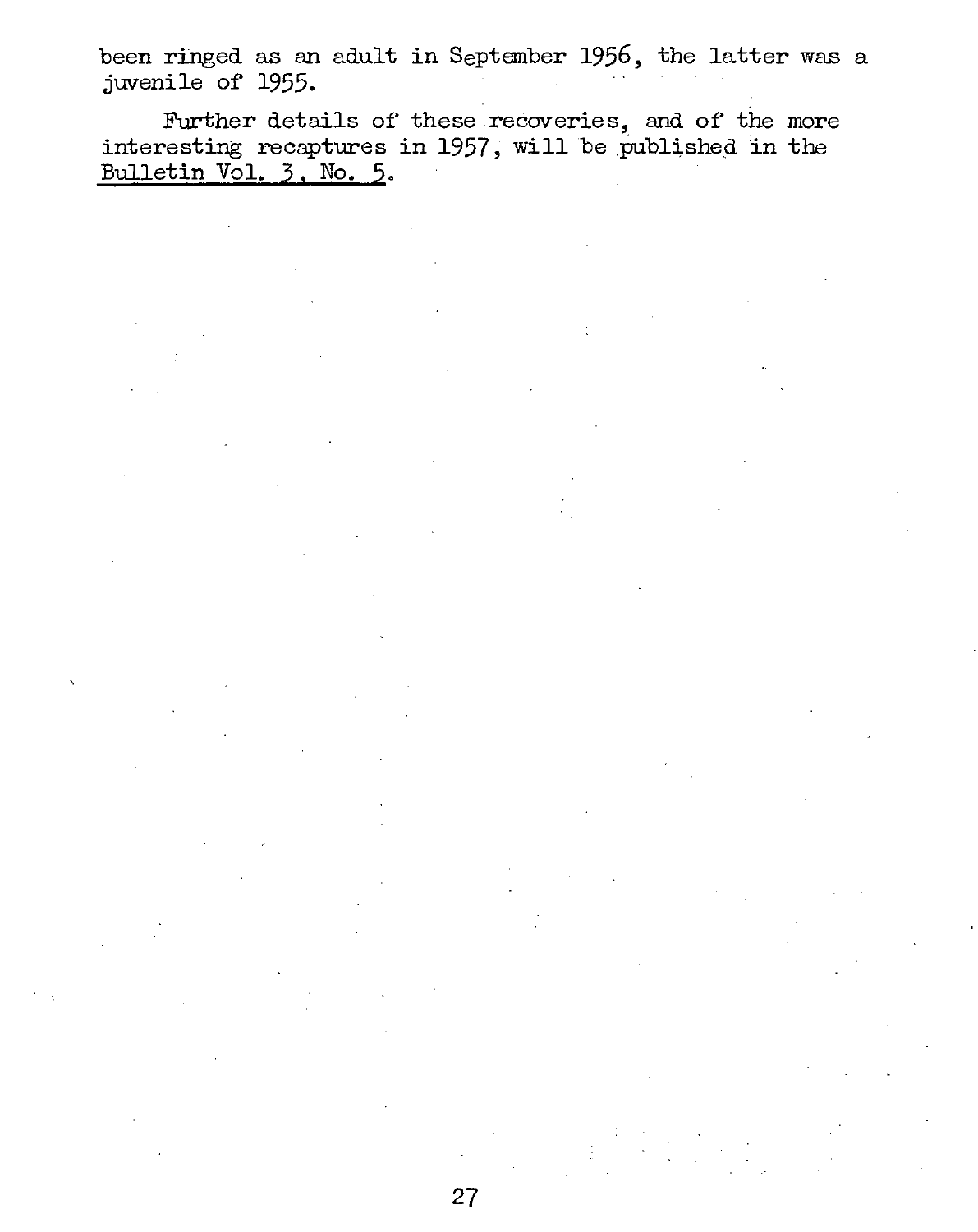|                                                                                                                                                                                                                                                                                                                                                                               |                           | TABLE 2<br>Recoveries of Birds ringed at Fair Isle |                                        |                        |                     |                                        |                                                       |                                     |                               |              |        |     |                                                                                                        |   |                                                                                                   |                                                                              |                                                            |                                                      |                                                                                                                                                                                                                                                                                                                                                  |                                                                                                                                                                                                                             |                                                                                                                                         |
|-------------------------------------------------------------------------------------------------------------------------------------------------------------------------------------------------------------------------------------------------------------------------------------------------------------------------------------------------------------------------------|---------------------------|----------------------------------------------------|----------------------------------------|------------------------|---------------------|----------------------------------------|-------------------------------------------------------|-------------------------------------|-------------------------------|--------------|--------|-----|--------------------------------------------------------------------------------------------------------|---|---------------------------------------------------------------------------------------------------|------------------------------------------------------------------------------|------------------------------------------------------------|------------------------------------------------------|--------------------------------------------------------------------------------------------------------------------------------------------------------------------------------------------------------------------------------------------------------------------------------------------------------------------------------------------------|-----------------------------------------------------------------------------------------------------------------------------------------------------------------------------------------------------------------------------|-----------------------------------------------------------------------------------------------------------------------------------------|
|                                                                                                                                                                                                                                                                                                                                                                               | Norway                    | Sweden                                             | Denmark                                | Germany                | <u>pustroH</u>      | Belgium<br>France<br>Portugal<br>Spain |                                                       |                                     |                               |              |        | and | w<br>ä<br>d<br>Angola<br>Faeroe Is.<br>Newfoundla<br>England Wa                                        |   | <b>Ireland</b><br>Scotland                                                                        |                                                                              | Orkney<br>Shet Land                                        | Isle<br>Fair                                         | received<br>Total                                                                                                                                                                                                                                                                                                                                | Ringed<br>Total                                                                                                                                                                                                             | BL<br>Approx.                                                                                                                           |
| Shag<br>Teal<br>Sparrowhawk<br>Kestrel<br>Merlin<br>Corncrake<br>Water Rail<br>Oystercatcher<br>Woodcock<br>Snipe<br>Dunlin<br>L.B.B. Gull<br>Herring Gull<br>Glaucous Gull<br>B.-h. Gull<br>Kittiwake<br>Bonxie<br>Arctic Skua<br>Puffin<br>Tystie<br>Cuckoo<br>L.eared Owl<br>Skylark<br>Swallow<br>Song Thrush<br>Redwing<br>Blackbird<br>Wheatear<br>Whinchat<br>Blackcap | ı<br>$\overline{1}$<br>21 | $rac{1}{3}$                                        | 12<br>$\overline{2}$<br>$\overline{5}$ | ı<br>ı<br>$\mathbf{I}$ | 1<br>$\overline{2}$ | $\overline{c}$<br>2<br>$\mathbf{I}$    | ひゴゴ<br>$\overline{c}$<br>$\frac{1}{1}$<br>고<br>고<br>2 | ı<br>$\mathbf{I}$<br>$\overline{2}$ | $\frac{1}{1}$<br>2 <br>과<br>5 | $\mathbf{2}$ | ı<br>ı | ı   | ı<br>ı<br>$\overline{1}$<br>ı<br>1<br>$\overline{1}$<br>l<br>괴<br>$\frac{1}{2}$<br>$\overline{c}$<br>ľ | 2 | 3<br>3<br>$\overline{1}$<br>B<br>$\overline{c}$<br>ı<br>ı<br>$\overline{1}$<br>$\frac{1}{9}$<br>ı | ı<br>$\overline{1}$<br>ı<br>$\mathbf{I}$<br>$\mathbf{I}$<br>$\mathbf 1$<br>1 | ı<br>$\mathbf 1$<br>$\begin{bmatrix} 2 \\ 1 \end{bmatrix}$ | $\mathbf{2}$<br>ı<br><b>b</b> 8<br>ı<br>$\mathbf{1}$ | $\overline{\mathbf{c}}$<br>$\overline{1}$<br>8<br>$\overline{1}$<br>8<br>$\overline{1}$<br>$\overline{1}$<br>$9211131$<br>$\overline{1}$<br>$\overline{1}$<br>$\overline{c}$<br>29<br>$\overline{\mathcal{L}}$<br>$\overline{c}$<br>$\overline{1}$<br>$\mathbf{I}$<br>l<br>$\overline{1}$<br>6<br>9<br>54<br>31<br>$\mathbf 1$<br>$\overline{1}$ | 134<br>$\mathbf{2}$<br>30<br>6<br>74<br>6<br>63<br>215<br>36<br>20<br>27<br>55<br>90<br>$\overline{c}$<br>30<br>13<br>133<br>545<br>526<br>57<br>16<br>11<br>135<br>17<br>128<br><b>1</b> 125<br>2815<br>4210<br>113<br>114 | $\overline{1\frac{1}{2}}$<br>50<br>$26\frac{1}{2}$<br>$16\frac{3}{4}$<br>11<br>$10$<br>$346$<br>$434$<br>$234$<br>$1$<br>$\overline{1}$ |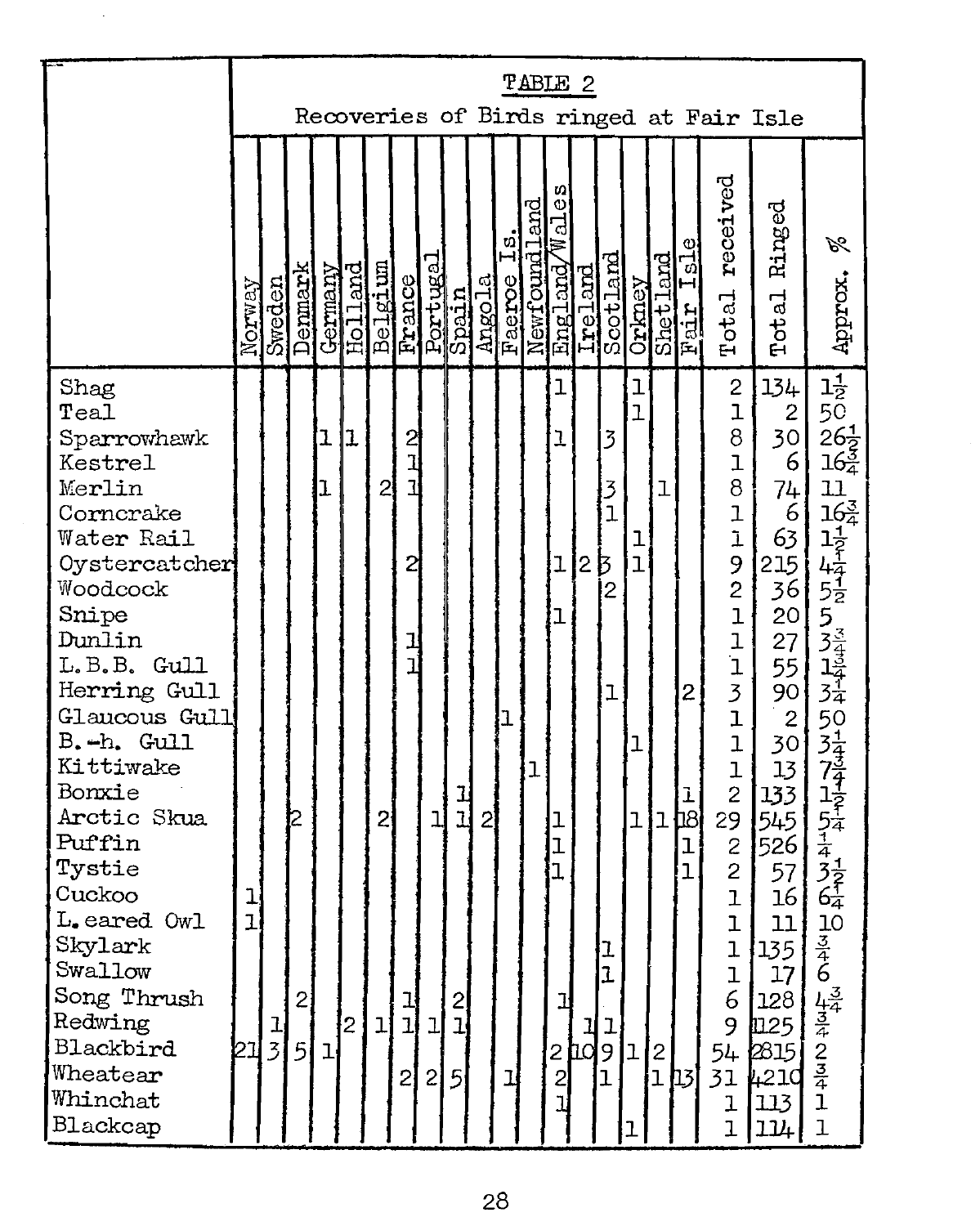|                                                                                                                                       |        | TABLE 2 (Cont'd.)<br>Recoveries of birds ringed at Fair Isle<br>UΣ<br>Ringed<br>۵ì<br>ರ<br>ď |                    |         |                                                                                                                                                                               |   |  |  |  |                    |                                                                                |                |                   |                  |                    |                                  |                                                                      |                                                              |                                                                                                                  |
|---------------------------------------------------------------------------------------------------------------------------------------|--------|----------------------------------------------------------------------------------------------|--------------------|---------|-------------------------------------------------------------------------------------------------------------------------------------------------------------------------------|---|--|--|--|--------------------|--------------------------------------------------------------------------------|----------------|-------------------|------------------|--------------------|----------------------------------|----------------------------------------------------------------------|--------------------------------------------------------------|------------------------------------------------------------------------------------------------------------------|
|                                                                                                                                       |        |                                                                                              |                    |         |                                                                                                                                                                               |   |  |  |  |                    |                                                                                |                |                   |                  |                    |                                  |                                                                      |                                                              |                                                                                                                  |
|                                                                                                                                       | Norway |                                                                                              | Holland<br>Belgium |         | $\begin{array}{l} \frac{\text{France}}{\text{Spanoc}}\\ \frac{\text{Spin}}{\text{Dirugal}}\\ \frac{\text{Notug}}{\text{Ito1}}\\ \frac{\text{Notog}}{\text{Ito1}} \end{array}$ |   |  |  |  | $\frac{\alpha}{2}$ | ≋<br>$\frac{\text{Norti}}{\text{Normal\_and}} \frac{\text{S}_e}{\text{Meari}}$ |                |                   | Orkney           | land<br>-<br>Shet. | $\frac{1}{2}$<br>н<br>air<br>ſα, | rec'<br>$_{\rm{total}}$<br>Ēŧ                                        | Total                                                        | ぷ<br>Approx.                                                                                                     |
| Meadow Pipit<br>Rock Pipit<br>Grey Wagtail<br>White Wagtail<br>Starling<br>Twite<br>Crossbill<br>Snow Bunting<br>Greenland<br>Redpoll | 2      | 1.                                                                                           | ı                  | $ l_+ $ | $\vert 5 \vert$                                                                                                                                                               | ı |  |  |  | ı                  |                                                                                | $\overline{1}$ | 3<br>$\mathbf{2}$ | ı<br>ı<br>8<br>ı | 4BI<br>1           | 4<br>ור<br>7                     | 17<br>15<br>ı<br>l<br>50<br>9<br>$\overline{1}$<br>$\mathbf{I}$<br>ı | 1384<br>1498<br>4<br> 112 <br>2384<br>944<br>114<br>50<br>37 | $1\frac{1}{4}$<br>1<br>25<br>$\mathbf{I}$<br>$\frac{2}{1}$<br>$\overline{1}$<br>$\overline{2}$<br>$2\frac{1}{2}$ |

Fair Isle recoveries and recaptures are included only where there is an interval of three years between ringing and recovery. The Newfoundland KITTIWAKE was ringed by Jan recovery. The Newfoundland KITTIWAKE was ringed by James<br>Wilson in 1939. BLACK-HEADED GULLS were ringed at Spiggie BLACK-HEADED GULLS were ringed at Spiggie in the south of Shetland, and the GREENLAND REDPOLL recovery was of a bird ringed at Foula. In each case Fair Isle B. O. rings were used.

### Ectoparasites

Mallophaga: Bird-lice were collected from eighteen host-species, and determinations were carried out by Miss Theresa Clay of the British Museum (Natural History), who has kindly furnished us with a list of the species concerned. This material, together with a number of mites, has been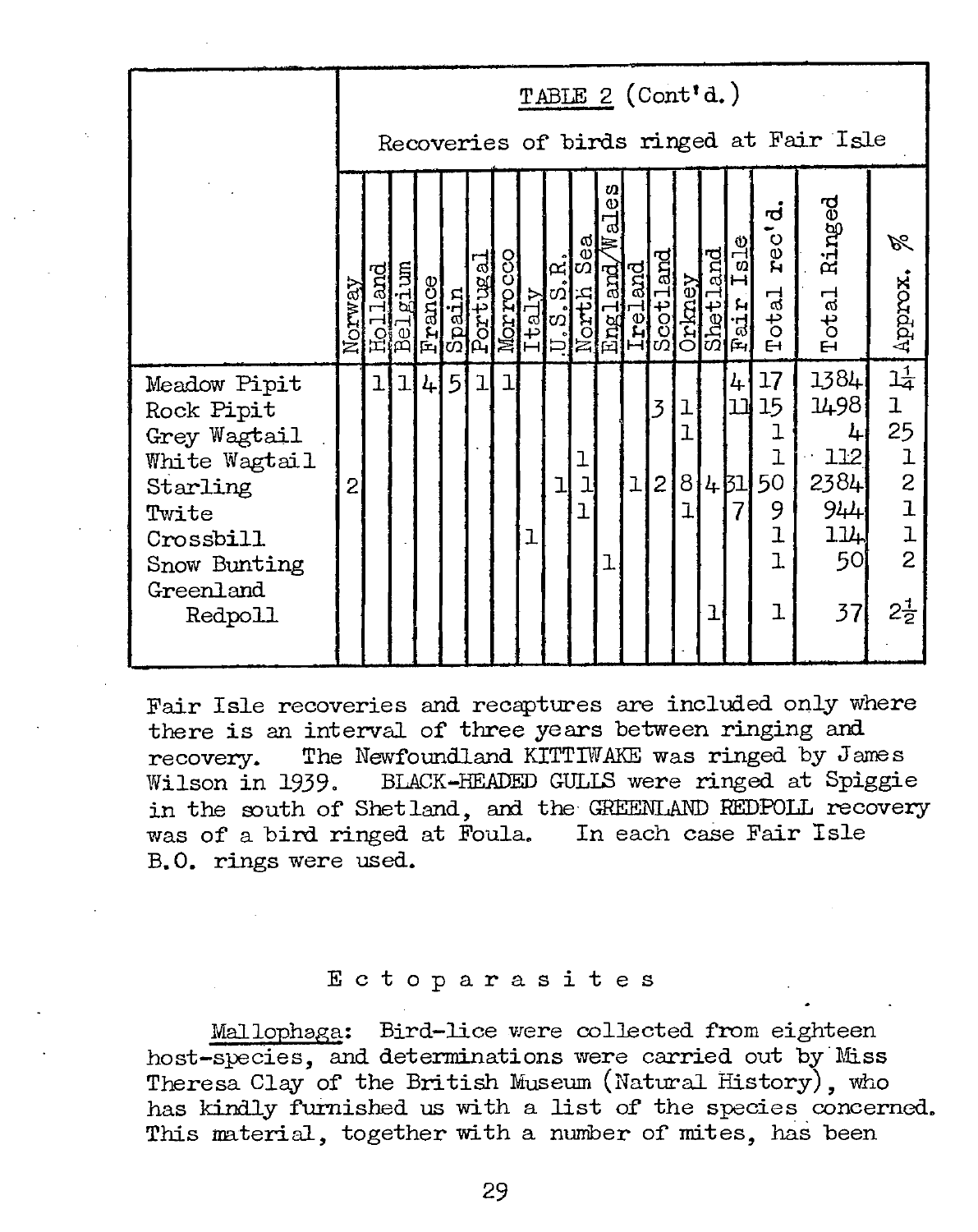added to the earlier Fair Isle collections in the museum.

Fleas: The Hon. Miriam Rothschild again received our collection of fleas, and arranged for their identification by Mr. F. Smit. She will be incorporating some of the data in a forthcoming paper on the fleas of Fair Isle. In 1957 ectoparasites of this group were collected from 20 species of bird, and also from the local race of the Field Mouse, Apodemus sylvaticus fridariensis. One form of flea from the latter, CtenopthaJmus n. nobilis, appears to be new to the island, though the race vulgaris of the same species has been recorded earlier.

### Publications

The Bulletin: The appearance of Volume  $3$ , part  $4$ , has been delayed by production difficulties until March 1958, but it is hoped that the part 5 will be ready before midsummer. The Trust's more stable financial position makes it reasonably certain that we can settle down to the issue of two numbers each year. This will mean that there will be less space for outside contributions than was formerly available, and preference will be given to observations from Shetland and Orkney.

Papers and Notes: The following contributions relating to work at Fair Isle appeared in the scientific journals:-

CORNW.ALLIS, R. K. "The Pattern of Migration in 1955 at the East Coast Bird Observatories." Brit. Birds. 50: 105

PRTICHARD, N.

"Flora of Fair Isle". Froc. Bot. Soc. G. B.

WILLIAMSON, Kenneth.

"A Desert Race of the Great Grey Shrike, new to the British Isles." Brit. Birds 50: 246 "Pa11as's Grasshopper Warbler at Fair Isle." Brit. Birds 50: 395 "Mist-nets versus Heligoland Traps."<br>Bird Banding 28: 213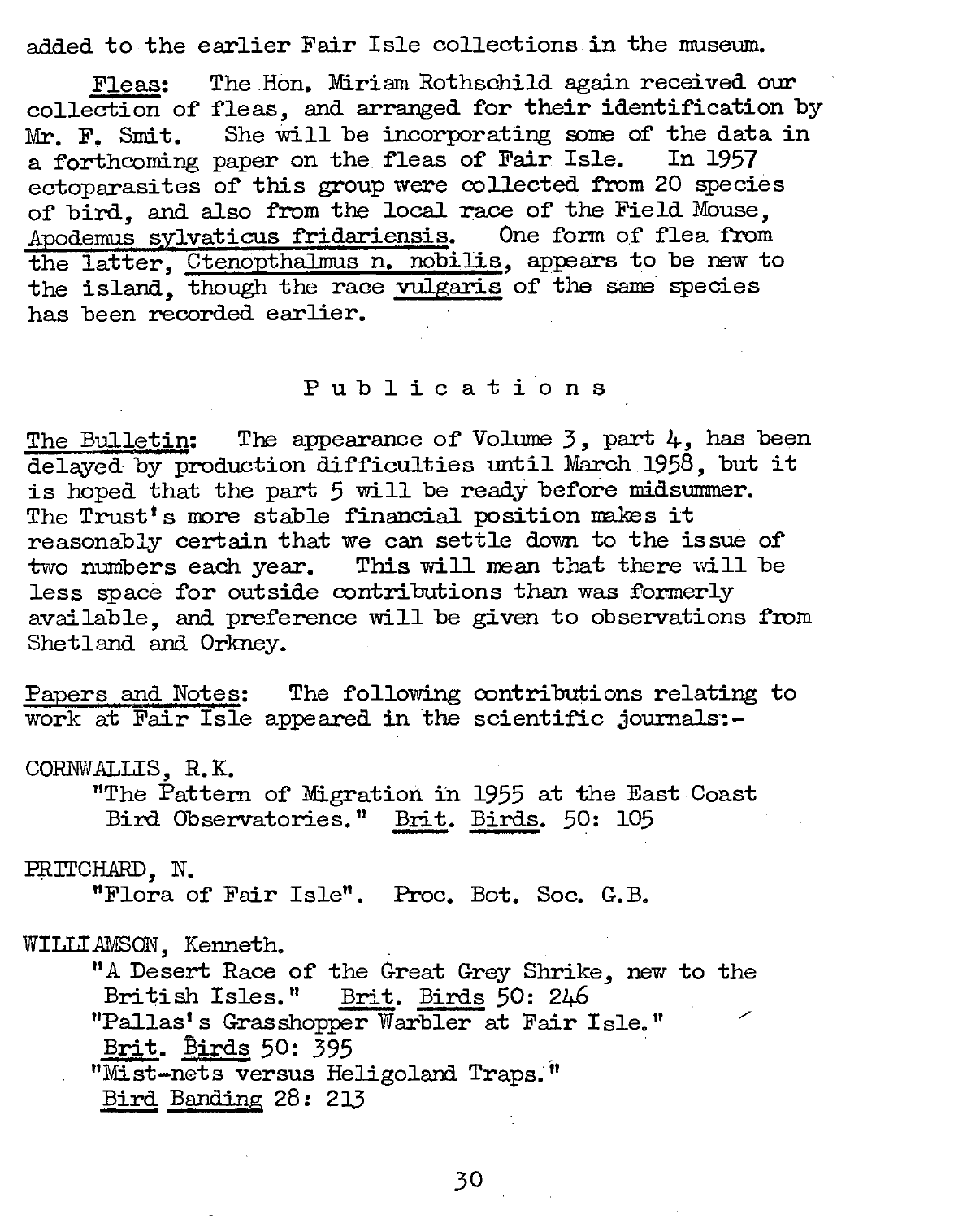"The Annual Post-nuptial Molt of the Wheatear." Bird Banding 28: 129 "The Bonxies of Fair Isle." Bird Notes 27: 164 "Post-breeding Moult of Crossbills." Scot. Nat. 69: 190 "Iong-tailed Skua at Fair Isle." Scot. Nat. 69: 195

WILLIAMSON, Kenneth, and AIEXANDER, H.G. "The Identification of Baird's and Semi-palmated Sandpipers." Brit. Birds 50: 350 "Semipalmated Sandpiper at Fair Isle, a bird new to Scotland." Scot. Nat. 69: 145

WILLIAMSON, Kenneth and McIEAN, I. "Migrants at North Atlantic Weather Ships in 1956." Marine Observer 27: 152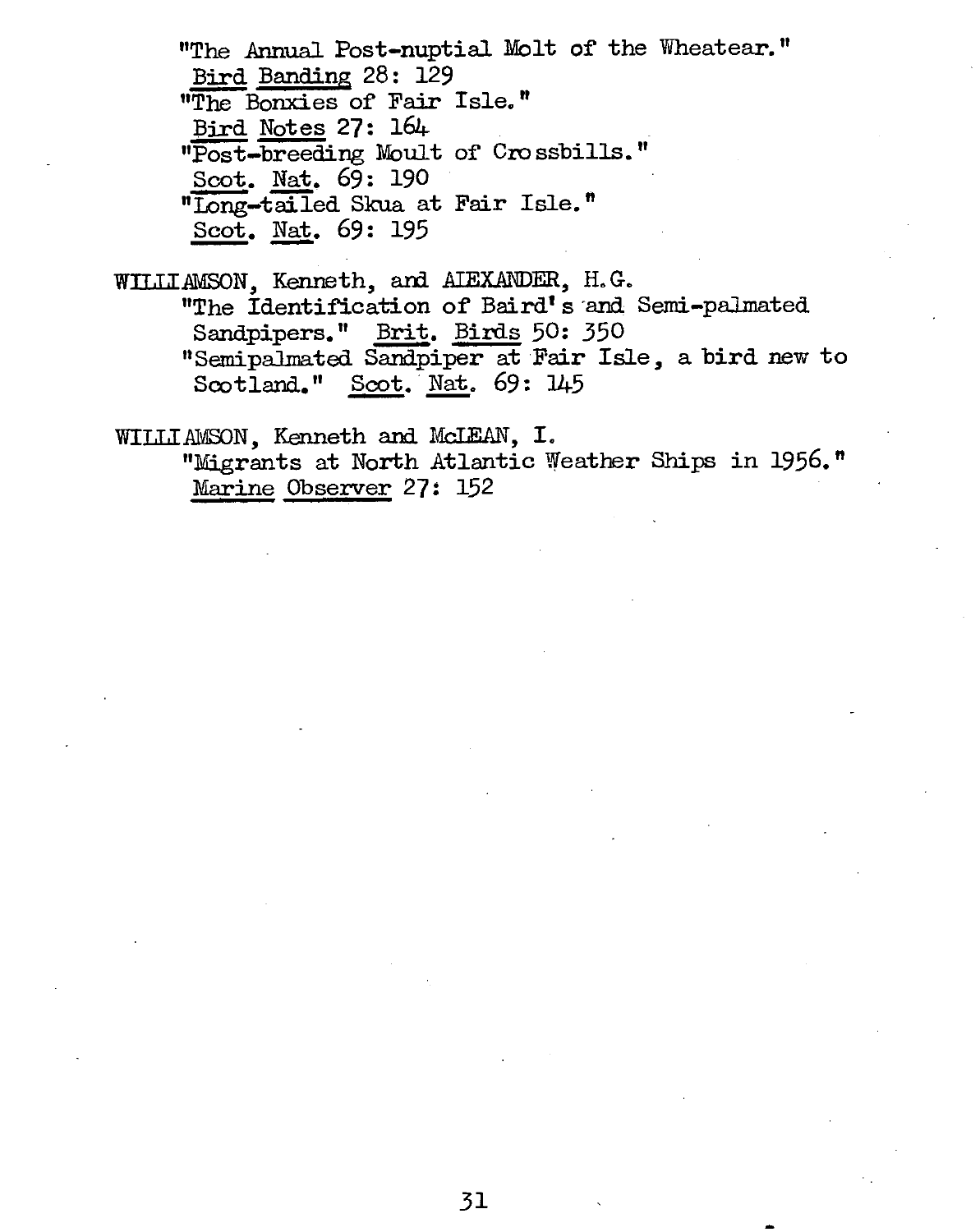## **FAIR ISLE BIRD OBSERVATORY**

The Work of the Observatory.—The purpose of the Bird Observatory is to provide facilities for visitors to carry out scientific research on the island, not only in the sphere of ornithology, but in every aspect of Natural History. Work will be mainly concentrated however on ornithology under the supervision of the Warden.

The Hostel.-The Hostel has accommodation for fourteen observers. It is sited at the North Haven, the main landing place, and consists of a group of well constructed timber buildings formerly occupied by the Royal Navy.

Terms.-Accommodation is organised on hostel lines, but meals are provided. Visitors look after their own bedrooms and assist with washing dishes after meals. Blankets and pillows are provided; but visitors are asked where possible to bring their own pillow slips, sheets or sleeping bags, towels, and soap.

Charges for board and accommodation are as follows :— $(a)$  Inclusive of provision of sheets etc. ......

(a) Inclusive of provision of sheets etc. ...... . £1 per night

- $(b)$  As  $(a)$  for persons under 21 years of age or undergraduates ...... 17s. per night  $(c)$  Exclusive of sheets and pillow slips  $\ldots$   $\ldots$   $\ldots$
- (d) As *(c)* for persons under 21 years of age or under-

graduates ...... 15s. per night The above terms include use of bicycles, the library, and laboratory, but do not include hire of motor transport or small boats while staying on the island.

Catering.—Breakfast is served at 8.30 a.m.; Lunch at 1 p.m.; and Supper at 6.30 p.m. Facilities for early morning and late evening refreshments are provided in the Hostel Common-Room. Packed lunches may also be made available.

Bookings.-The Hostel will be open for visitors between 1st May and 31 st Octo ber. Priority in bookings is given to *bona fide* naturalists prepared to take part in the scientific work of the Observatory under the leadership of the Warden. We wish to stress however that anyone interested in island life is made warmly welcome. The main migration months are May, September, and October, and visitors not so keenly interested in this are asked to come where possible during the mid-summer months.

Application should be made as follows :—

- (a) If made between 31st October and 30th April: To the Hon. Secretary, Mr George Waterston, 5 Charlotte Square, Edinburgh 2. (Tel: 34872).
- (b) If made between 1st May and 31st October: To the Warden, Mr Peter Davis, Bird Observatory, Fair Isle, Shetland. (Tel: Fair Isle 8).

A deposit of  $f<sub>i</sub>$  per head per week must be made before final acceptance is given. This is forfeited if the booking is subsequently cancelled and the place remains unfilled; otherwise it is credited to the bill for accommodation.

**Prospectus.**—Giving details of transport to and from Fair Isle, and other information will be sent on application.

Publications.-The Trust publishes an *Annual Report* which is sent to all subscribers. *Bulletins* are also published at regular intervals and are obtainable free by subscribers who indicate they wish to have them.